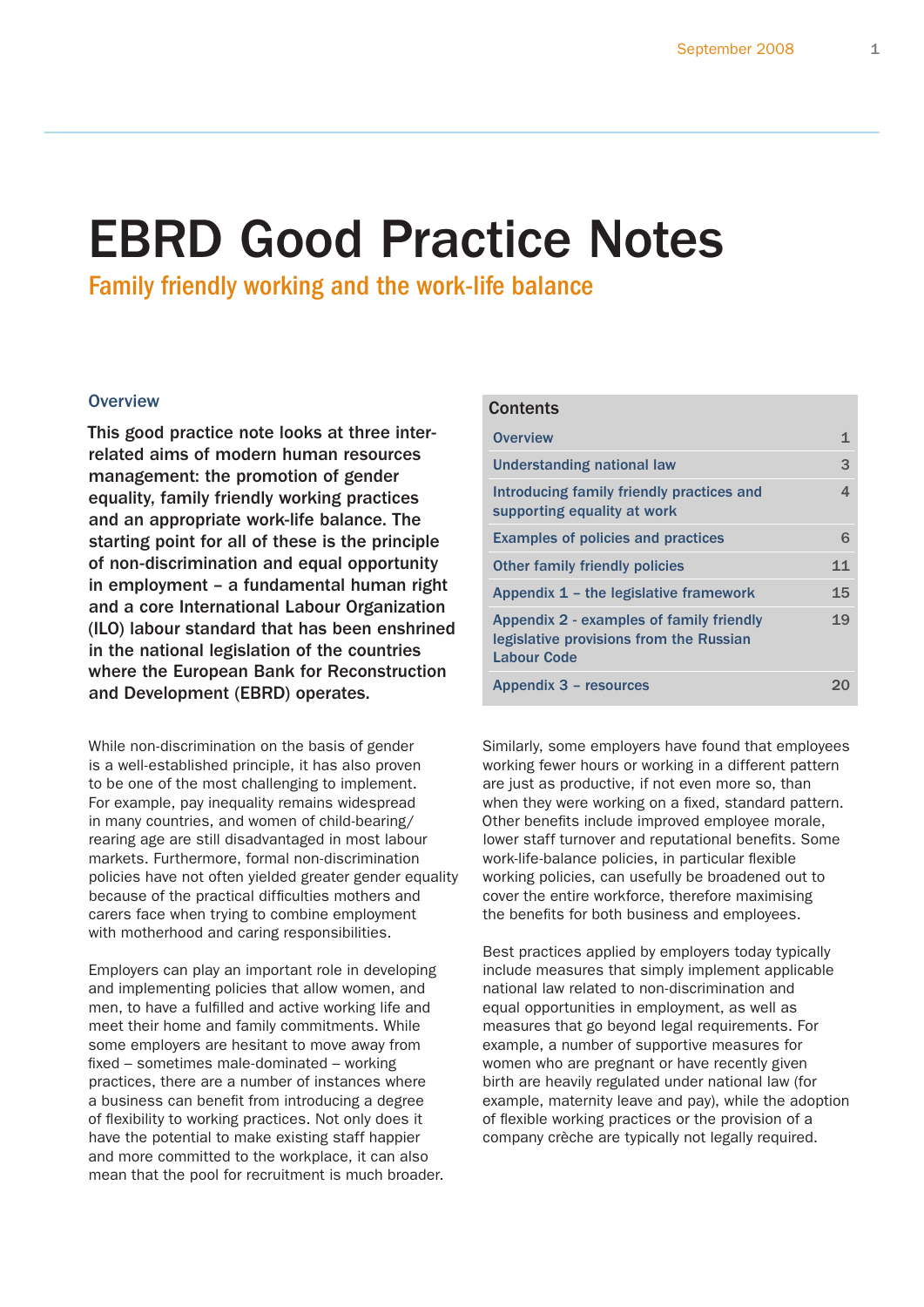The EBRD requires all projects that it finances to comply, at a minimum, with the requirements of its Performance Requirement (PR) 2 on labour and working conditions. The EBRD's 2008 Environmental and Social Policy includes 10 environmental and social PRs for EBRD-financed projects. Compliance with national labour laws and ILO core labour standards are at the heart of PR 2. In addition, the EBRD encourages its clients to work towards best practices in human resources management, particularly where it makes good business sense, as in the case of promoting gender equality, family friendly working and a good work-life balance. The purpose of this note is to try to provide EBRD clients with some guidance as to why these are important issues, to show the business case for adopting flexible and familyfriendly working practices and to provide clients with some practical examples of how general quality and family friendly working practices can be put into place. While it is not always easy to hold up one country, or even a group of countries, as examples of where good practice is used, we have tried to select examples that we feel are appropriate and applicable to the kinds of workplaces and social and economic circumstances in the EBRD countries of operations, and EBRD-funded projects in particular.

#### Social context

Historically the participation of women in the workforce in the EBRD's countries of operations has been high compared with other regions of the world. The first years of transition were characterised by large decreases in workforce participation rates as well as in employment-to-population ratios for women and men. However, improved economic performance in recent years seems to have finally brought an end to the downward trends. The interesting question now is whether the historically high equality in labour markets will be reflected in current labour market indicators, or whether inequality has increased with the development of market economies.

Whatever the future holds, the negative change in labour force participation rates has been more marked for women than for men in 16 out of 28

countries in the transition region. This is particularly the case in the early transition countries<sup>1</sup> (except for Tajikistan). Social development indicators remain persistently low in Central Asia, with very clear differences between the situation of men and women. Unemployment among women has increased at a faster rate than it has among men. More women have withdrawn from the formal labour market, having had to compensate for cuts in social services through unpaid or extremely low paid labour.

Some have sought to explain the general decrease in labour force participation rates for women by way of reduced available childcare facilities during transition, which created a major constraint on the participation of women with dependent children. This was compounded by the social expectation that the woman will always act as the main childcarer in the family. In some circumstances this has led to a return to traditional gender roles. So, in Central Asia, transition has also been associated with the return to the traditional ethnic ideology of domesticity, which puts the woman's role at home rather than in the workplace.

Moreover, the emergence of a private sector constituted an additional obstacle for women with children. In general, there is evidence that private sector employers are less willing to accommodate maternity leave than state sector employers. Therefore transition saw a higher concentration of female employees in the state sector because it allowed female workers with children to combine paid work with maternity responsibilities. A UNICEF analysis<sup>2</sup> has shown that gender determines access to private sector jobs, regardless of other factors, and that women are less likely than men to enter self-employment or to become employers.

Losses in real wages during transition have been accompanied by increasing wage differentials between men and women. The UNICEF analysis finds that the Gini coefficient $3$  for wages rose by one third on average in central eastern Europe and the Baltic states (CEB) and south-eastern Europe  $(SEE)^4$ , and by one half in the Commonwealth of Independent States.

<sup>1</sup> These are Armenia, Azerbaijan, Georgia, Kyrgyz Republic, Moldova, Mongolia, Tajikistan and Uzbekistan.

<sup>2</sup> UNICEF (1999), "Women in Transition", The Monee Project – CEE/CIS/Baltics – Monitoring Report.

<sup>3</sup> A measurement of the extent to which the distribution of income (or consumption) among individuals or households in a country deviates from a perfectly equal distribution. A value of 0 represents prefect equality, a value of 100 perfect inequality.

<sup>4</sup> CEB comprises the Czech Republic, Estonia, Hungary, Latvia, Lithuania, Poland, the Slovak Republic and Slovenia; SEE comprises Albania, Bosnia and Herzegovina, Bulgaria, Croatia, FYR Macedonia, Montenegro, Romania and Serbia.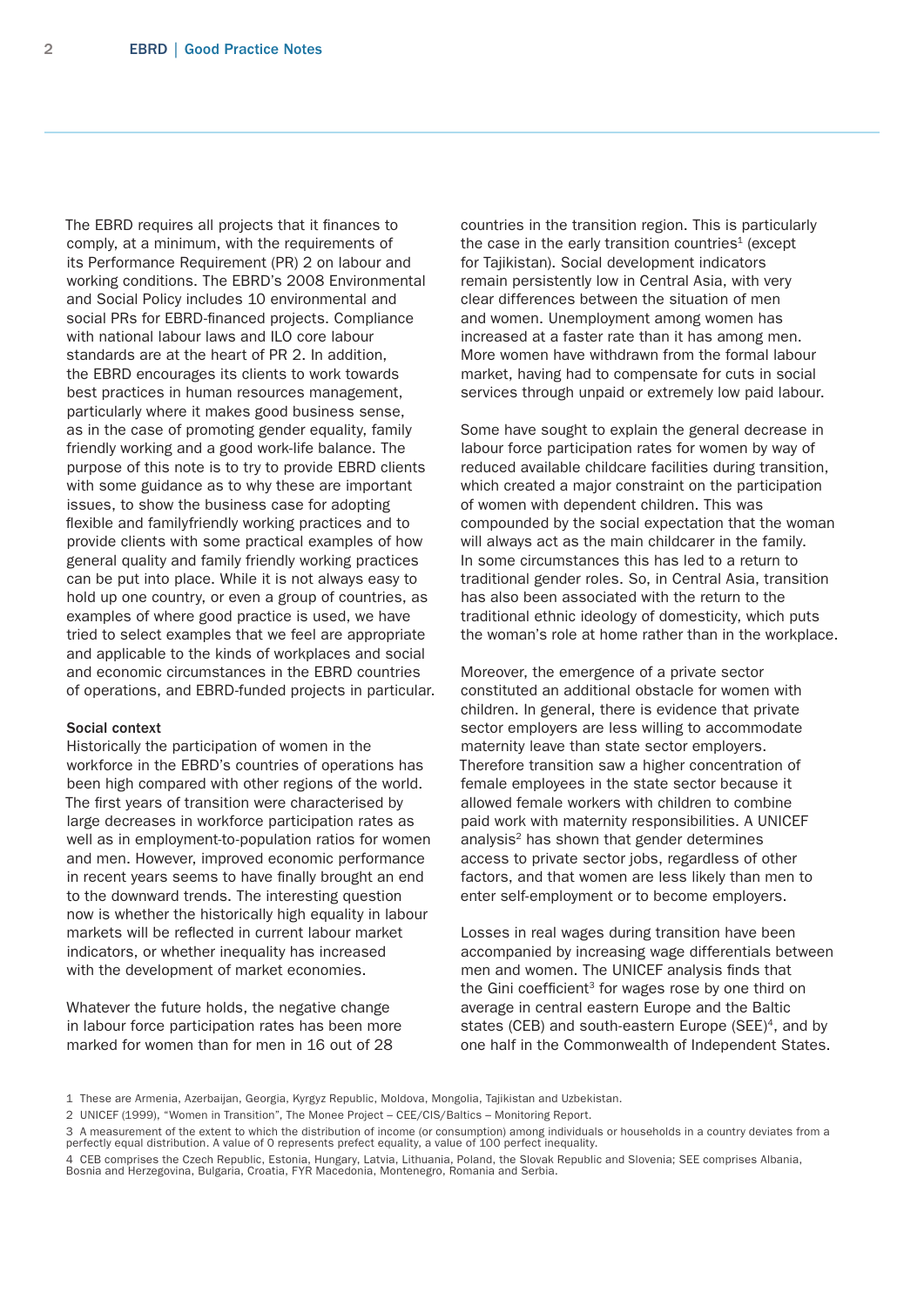<span id="page-2-0"></span>Pay gaps between men and women's earnings have increased<sup>5</sup> and social services have been scaled back, leading to a double burden on women, who have been more likely to leave the formal labour market with all its associated benefits, such as health care and pensions. Discriminatory practices have further diminished women's opportunities: throughout the transition process women have continued to receive lower wages then men, have been made redundant more often and are often passed over in favour of men in the hiring process.

On the question of the ability of women to balance family and work, the ILO explains how things changed through transition:

"Eastern and Central Europe represent one example of how structural changes have implied new obstacles and threats for women workers. Reductions in social expenditure have meant, amongst other things, the end of free or low-cost childcare. Furthermore, many enterprises have been forced to reduce the scope of services provided to their employees, including childcare facilities. They have begun to charge for services, or to transfer facilities to private owners. The dual pressures on women, at work and at home, are increasing as society presents them with a stark choice: they must devote their time and effort either to their paid work and career or to the family. Part-time jobs are still very scarce, and new private employers expect voluntary overtime and greater productivity."6

# Understanding national law

The key standards that need to be considered as a baseline in relation to family friendly working rights are those contained in national law. There are relevant rules in each of the EBRD's countries of operations. The national and international rules relating to non-discrimination on the grounds of gender are crucial, as they require that women should not be treated less favourably regarding working arrangements and that any practices that have a disproportionate impact on women need to be justified as having a clear business need.

Moreover, in every EBRD country of operations there are laws giving women rights for time off regarding pregnancy and child birth. As Appendix 1 shows, there is a considerable degree of consistency across the transition countries, as well as some differences. On the one hand, there is always a right to maternity leave and pay, but the levels of each vary. Further, they may be augmented by collective agreements and individual contracts in some instances. With regard to paternity leave, the picture is much patchier, with only some countries providing the right to paternity leave. A common factor in a number of countries is also the availability of up to three or four years' unpaid parental leave that can be taken, often by mothers, but sometimes by fathers, grandparents and other carers, when their children are pre-school age.

Standard components of maternity and parental leave legislation and policies include:

- **fixed maternity leave for mothers around the time of** birth
- **fixed paternity leave around the time of birth**
- optional time off, often unpaid, after maternity leave for mothers
- parental leave up to four years after the birth of the child for mothers, fathers, grandparents and other carers
- **leave for parents who adopt children**
- **rights of workers not to be discriminated against on** the basis of availing themselves of such leave or related rights.

A number of transition countries have also ratified ILO Convention 156,<sup>7</sup> which provides that signatory countries should put in place legislation and a policy framework to support parents who are actively participating in the labour market, while fulfilling their obligations as parents. Examples of family friendly provisions in the Russian labour code are given in Appendix 2.

<sup>5</sup> See, for example, World Economic Forum (2006), *The Global Gender Gap Report 2006*, Geneva, Switzerland. According to a recent report by the Asian Development Bank, the pay gap between men and women in Tajikistan is 54 per cent.

<sup>6</sup> ILO (2000), Modular Package on Gender, Poverty and Employment

<sup>7</sup> Albania, Bosnia and Herzegovina, Bulgaria, Croatia, Lithuania, Montenegro and Russia.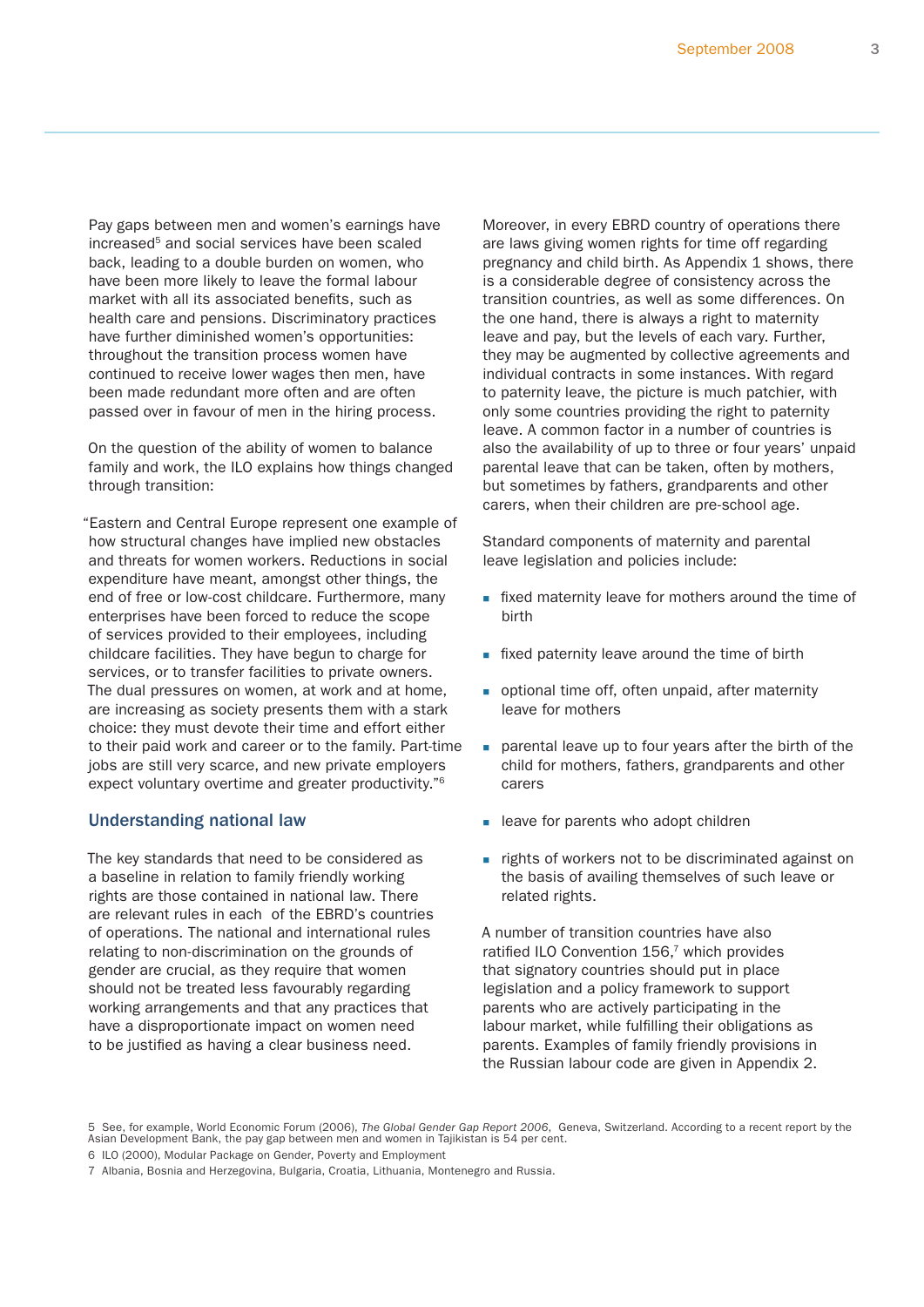# <span id="page-3-0"></span>Introducing family friendly practices and supporting equality at work

To implement policies that support working parents effectively, which at the same time are appropriate for an employer's business and supported by the workforce, there are a number of defined, recommended steps. These are set out below in detail, but are in essence: (i) to formulate a policy that meets legislative and specific needs, (ii) to garner employee support and (iii) to implement that policy in a way that is most likely to get buy-in and lead to success.

#### Formulating a policy

Employers should adopt clear policies to ensure equality at work and to put in place family rights that are effective and fair for all employees. These should both support the principles of non-discrimination and be framed in such a way that not only fits their business needs and local circumstances, but also reflect the desires of their employees and complies with local law.

In putting together a policy, the following steps are useful.

- **Ensure that your policies comply with national** legislation. Consult the legislative requirements of the country in which you operate. These may include specific lengths of time for maternity and other leave, specific payments that need to be made to employees who are absent from work for reasons related to maternity, or specific duties that employers must consider for the health and safety of women. An overview of all of the legislative requirements in the EBRD's countries of operations is set out in Appendix 1.
- **Employee participation is often the key to success.** Therefore, ask employees what kinds of policies they would like to see in place. This can be done through direct consultation with them, through consultation with trade union and other workplace representatives, and specific consultation with women. Understanding the views of employees and their desires for working practices that allow them to combine family and working life is an important and necessary process that will only strengthen support for any change in policy. It will also often ensure that workers have a greater commitment to the job and a firm understanding that they work for an employer who cares about their interests.
- **Support families and promote a good work-life** balance. While parents and carers will often be those that benefit most from family friendly working practices, there may be other groups of employees who wish to work more flexibly. If this is the case then you should consider allowing all workers request forms of flexible working.
- **Policies should be fair to all employees and clear** with regard to employees' entitlements and the process for obtaining them. For example, when individual workers are requesting flexible working, ensure that there is a clearly defined procedure applied to each request, that the employee understands the criteria being used to respond to the request. Also, determine how the company will deal with any discretion. Explain the reasoning and benefits of the draft policy to employees, and then consult to assess whether the policies being proposed are appropriate for the workplace and fit the aspirations of employees.

# Nine steps to success

Andersen Ireland Limited, an Austrian-owned manufacturer of high quality fashion and solid silver jewellery operating in Ireland, believes the following nine steps are essential in developing a policy.

- I Identify people's ideals regarding their workplace and its policies.
- I Identify the company's ideals.
- Select arrangements to develop.
- Research best practice.
- Generate a set of proposals.
- Offer to people.
- Introduce on a pilot basis or trial period.
- Monitor and refine.
- **Review.**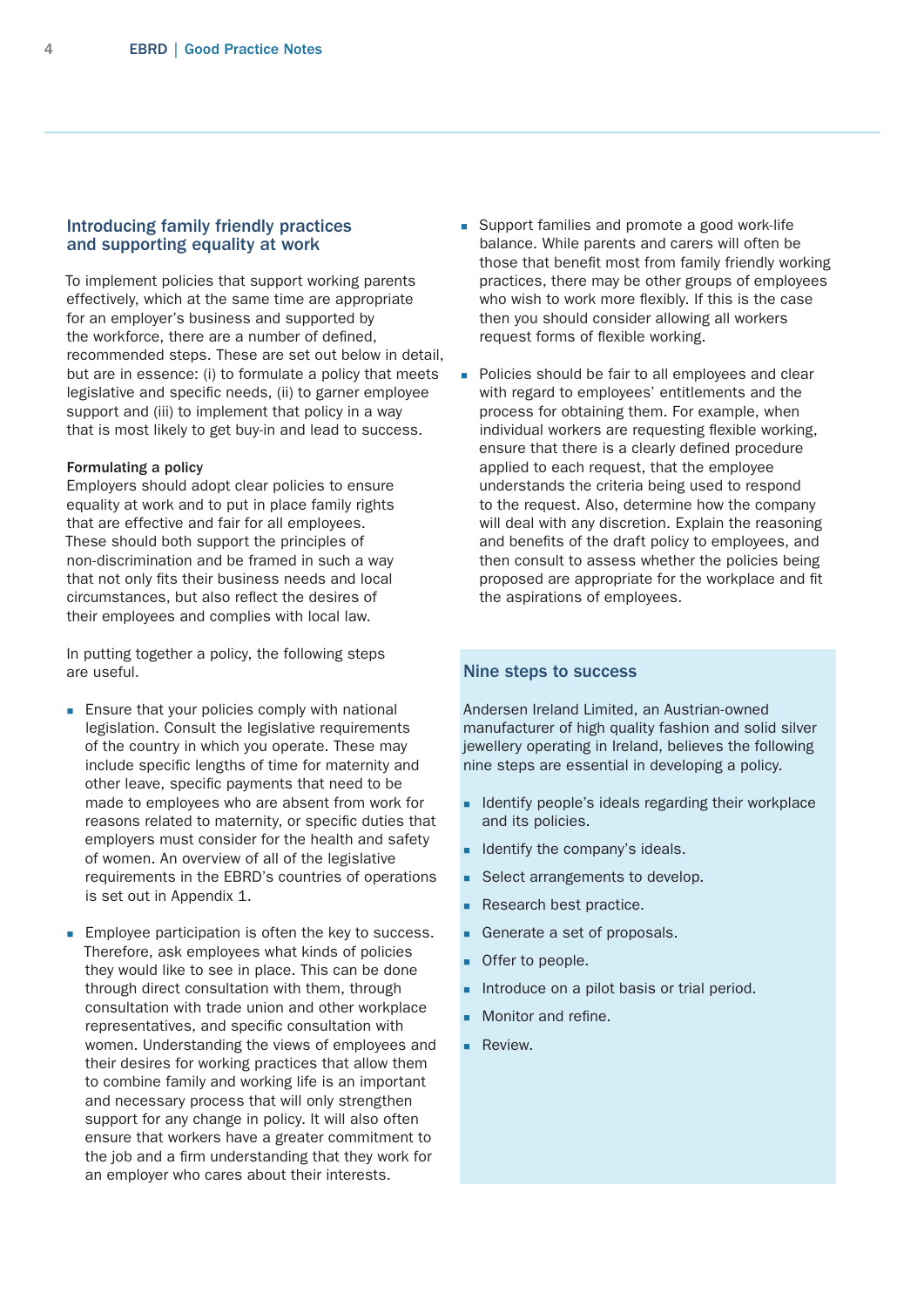#### Implementing the policy

When implementing any new policy it is always important to adopt an appropriate timescale and ensure that the cultural and work environment is supportive to the introduction of the policy. Companies that are successful in this process:

- make sure that all employees are aware of the rights and benefits available to them
- **provide guidance and training for managers** responsible for either implementing the policy or taking discretionary decisions in relation to whether a particular employee may benefit from the policy
- create a family friendly organisational culture (for example, they avoid working in a way that develops a long-hours culture, appoint and foster champions and role models, and provide incentives for workers to work productively)
- **PEDIETE:** review the policy's implementation to check whether the results are positive and that there are real benefits for workers and the organisation. This can be done through ongoing communication with workers and management review.

# Frameworks for policy development – equality and family audits

A sensible way to approach the development of new policies and practices is to carry out an audit of where the organisation stands. The German government has supported the development of a tool that companies can use to improve their practices. This "Work and Family Audit" (*Audit Beruf und Familie* – see below) involves an analysis of the company's current provision, a workshop to discuss alternatives and recommendations for improvement that might range over some 140 different options. Companies that undergo the audit receive a basic certificate and if concrete measures have been successfully implemented three years later, a final certificate.

The simplest approach is to appoint someone to assess the company's policies, how it compares with other companies locally, how it stands in relation to national legislation and international best practice, and to assess the employees' expectations and needs.

# The Work and Family Audit

The Work and Family Audit was first devised in Germany in 1995 on behalf of the Hertie Foundation in Frankfurt and was modelled on the American Family Friendly Index.

The Audit is a procedure that enables an organisation's personnel management policy to be analysed, and objectives and actions to be identified that will improve the possibility of finding a better work-family balance. It seeks to be a systematic, documented and objective assessment process.

The aim of the Audit is to help organisations identify solutions that allow employees to establish a better work-family balance through the determination of measurable objectives and concrete actions.

Applicable to companies of any size and economic sector, the Work and Family Audit determines initiatives and measures geared towards the family. It systematically researches the company's development potential across 10 important areas, namely:

- working hours
- work processes
- the working environment
- information and communications policy
- managerial skills
- development of personnel
- pay, including fringe benefits
- family services
- peculiarities of the organisation
- **n** monitoring of results.

Versions of the Audit are operating in Austria, Germany, Italy and Slovenia.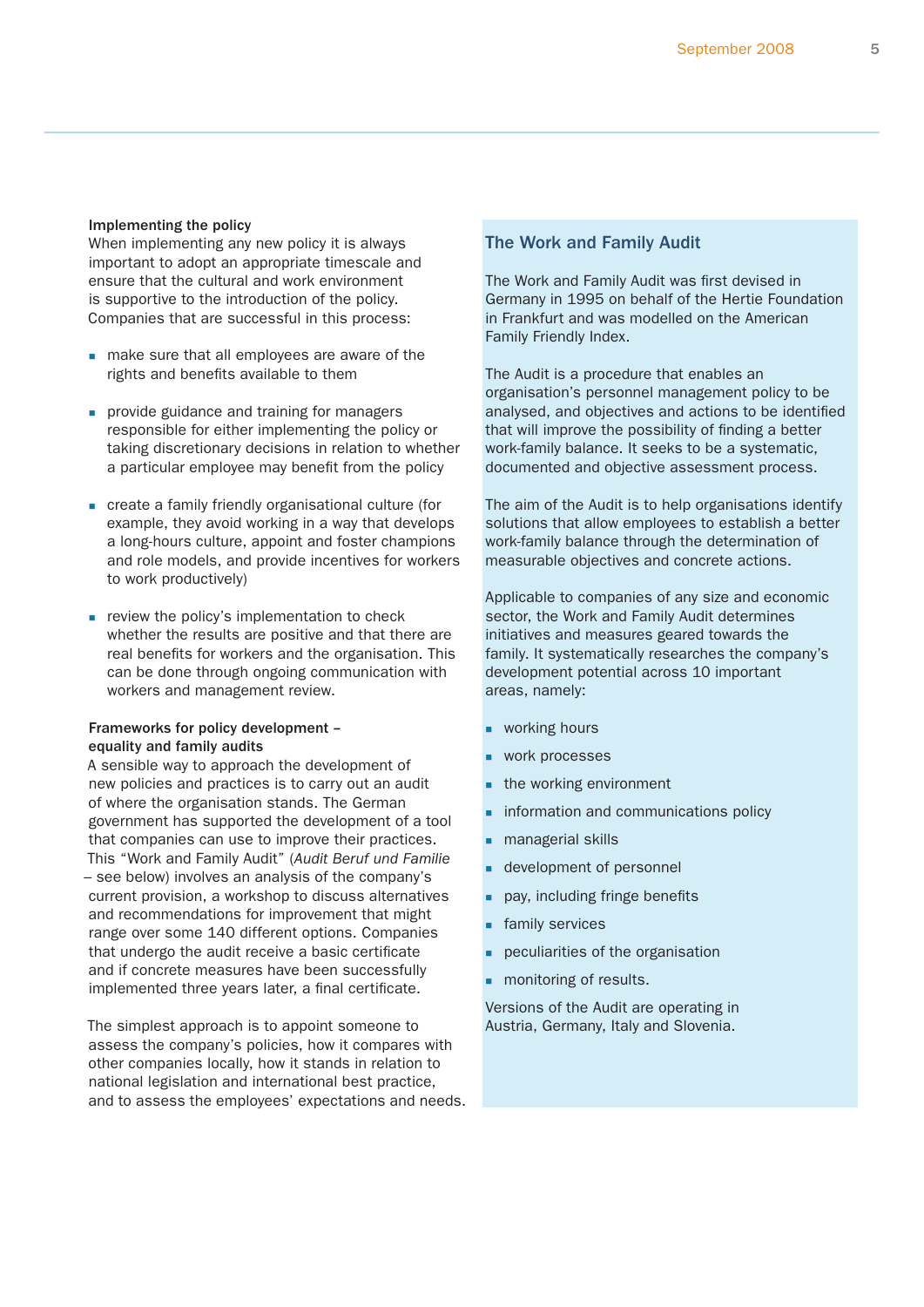<span id="page-5-0"></span>Progressive employers in North America and Europe are starting to adopt broader processes, such as gender impact assessments, in relation to their workplace or, more specifically, equal pay audits. The purpose of such processes is to carry out a thorough and objective assessment of where women and men are placed within the workforce, particularly in relation to the amount they are paid compared with the value of their work. The aim is to identify any areas of potential discrimination within the workforce. The purpose is not to identify specific individuals or to give them ammunition to bring claims against their employers for discrimination at work.

# Examples of policies and practices

#### Flexible working policies

It is becoming increasingly important for employers and employees to have flexibility in their working lives, whether it is to help them adapt to change or additional requirements at work, or to combine a fulfilled working life with requirements at home. It is normally women who are most challenged by the need for a good work-home life balance, although men are increasingly taking lead roles in childcare and home life. One of the most important aspects of a flexible working policy is that it complies with national laws and regulations on maternity and paternity leave, as well as other rules aimed at protecting the position of pregnant employees before, during and after their maternity leave.

There are a number of ways in which work can be organised more flexibly than the traditional 9am-5pm or shift-based systems, where employees have a fixed or at least regular working pattern. While the limitations of an employer's business may make flexible working difficult in some roles, there are other circumstances where moving to forms of flexible working can allow employees to more readily adjust their work commitments to the commitments they may have at home and to their families. This is particularly beneficial to women who commonly bear the brunt of caring responsibilities.

Introducing a flexible working policy can benefit everyone in a business – employers, employees and their families. Many employers believe that it makes good business sense and that it can:

#### Flexible work arrangements at Accenture

Accenture, the Fortune Global 500 consulting firm, which employs more than 178,000 people in 49 countries, has a defined policy on flexible working arrangements, which states that:

"Accenture recognizes that our employees lead busy, full lives with a variety of time demands. Flexible work arrangements provide opportunities for employees to find a better balance between their work and personal needs. By utilizing flexible work arrangements, we can provide the best talent to our clients by attracting and retaining the most gifted workforce available. Flexible work arrangements are driven by a business need and are determined locally in each country to take into account local practice, culture and law.

"Arrangements we offer our people include: flex-time; part-time; job sharing; telecommuting/ home working; fly backs for long-distance commuting; and client-site flexible work arrangements. Accenture continually seeks new ways to bring additional flexibility to the workplace."

- **Dring greater cost-effectiveness and efficiency, such** as savings on overheads when employees work from home, or less down-time for machinery when 24-hour shifts are worked
- **Exercise a higher level of skills because the business** is able to attract and retain a skilled and more diverse workforce, which also reduces recruitment costs
- **improve job satisfaction and staff morale**
- **EXECUTE:** ensure greater continuity, as staff who might otherwise have left are offered hours they can manage. Many employers find that a better work-life balance has a positive impact on staff retention and on employee relations, motivation and commitment
- **increase customer satisfaction and loyalty as** a result of the above
- **improve competitiveness, such as being able** to react to changing market conditions more effectively.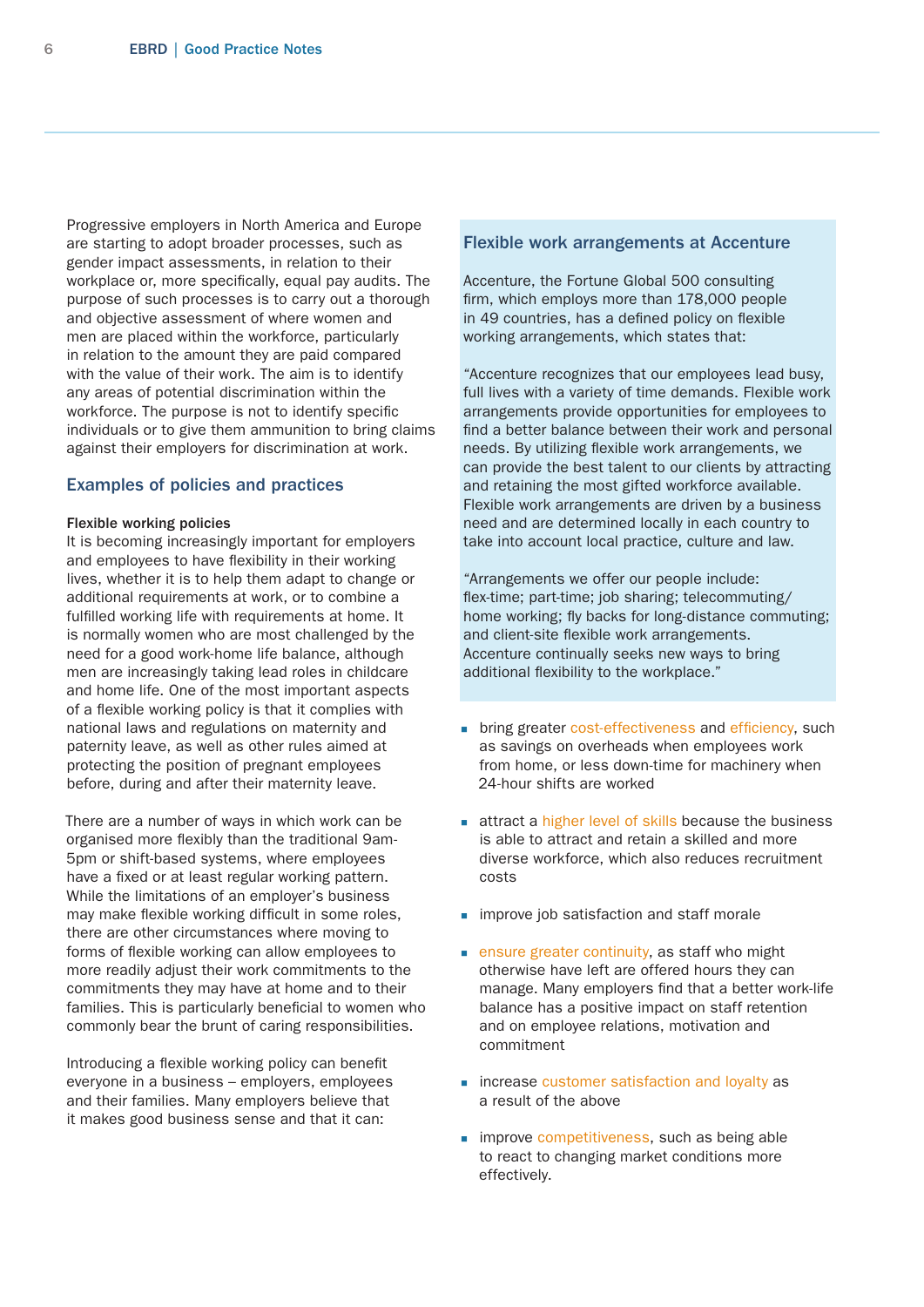Examples of flexible working policies and practices include:

- **flexible working hours**
- **part-time work**
- liob sharing
- working remotely
- **flexible working year**
- part-year employment
- seasonal work
- career breaks.

#### Flexible working hours

One way to provide a synergy between work and family requirements is to implement some degree of flexibility in relation to working hours. This kind of policy will normally work much better in an office environment than in a manufacturing environment, or in any workplace where there are relatively fixed requirements for employees to be at work and working at defined times. This is not to say that all workplaces cannot operate flexibly to some degree.

Such practices usually involve allowing employees to work an agreed number of hours spread over a set period in order to manage their work/non-work commitments.

Examples include:

- core hours with a carry-over or extra-hours bank
- **flexitime**<sup>8</sup>/time off in lieu
- **accrued time/time off in lieu**
- staggered starting/finishing times
- **four-day week/nine-day fortnight**
- **I** longer hours per day/fewer days per week.

#### Part-time work

One of the most regularly used examples of workrelated practices that support gender-inclusive and family friendly working is part-time work. Throughout all major economies there has been a defined growth in the number of people who work part-time. In limited circumstances this may be perceived as negative, particularly where the workers have no choice as to whether they work part-time and, in

# Flexible hours in the Czech Republic and Slovenia

R-Presse is the publisher of *Respekt*, a weekly Czech newspaper. Its editorial board emphasises the balance between work and family life for all employees. Parents are not obliged to work at weekends and can choose special leave over and above their statutory leave. Employees, male and female, can make use of flexible working hours, work part-time or from home.

In a Slovenian private sector organisation there is a flexitime system in one department (employees are able to arrive between 7am and 9am and leave between 5pm and 6pm), with employees organising their work in a relatively autonomous way. This demonstrates good practice in contrast to the rest of the organisation's more rigid practices.

fact, would rather be working full-time. There are also many positive instances where part-time work benefits women or has been specifically requested by individual women as a way of either smoothing the transition from maternity leave and dedicated childcare back into the world of work, or to enable the worker to mix their caring responsibilities and work.

Part-time work may generally be described as circumstances where employees work fewer hours than full-time employees. It can also allow the employer to arrange jobs according to demands of business, for example covering production peaks or troughs or busy and non-busy parts of the day. It will also potentially allow employees to work days that suit their individual commitments, while retaining the same benefits of full-time employment but on a pro-rata basis. Combinations of part-time work can also be used, depending on the demands of the job and the employer's requirements, to allow a job to be covered by separate employees.

While part-time work is an important way to support workers' work-life balance, there are some ways in which flexible and part-time work can make things worse for employees, for example if the change means that the workers do not have any regularity in their working patterns. Key to avoiding this is to ensure there is a degree of predictability and consultation on work plans.

8 Flexitime means that workers can schedule working hours more flexibly over a daily or weekly period. Employees can choose which hours to work, as long as they work a specified number of hours over a set period. Flexitime programmes may allow workers to build up "time credits" for extra time worked, which can be exchanged for paid time off. This can also be characterised as accrued time.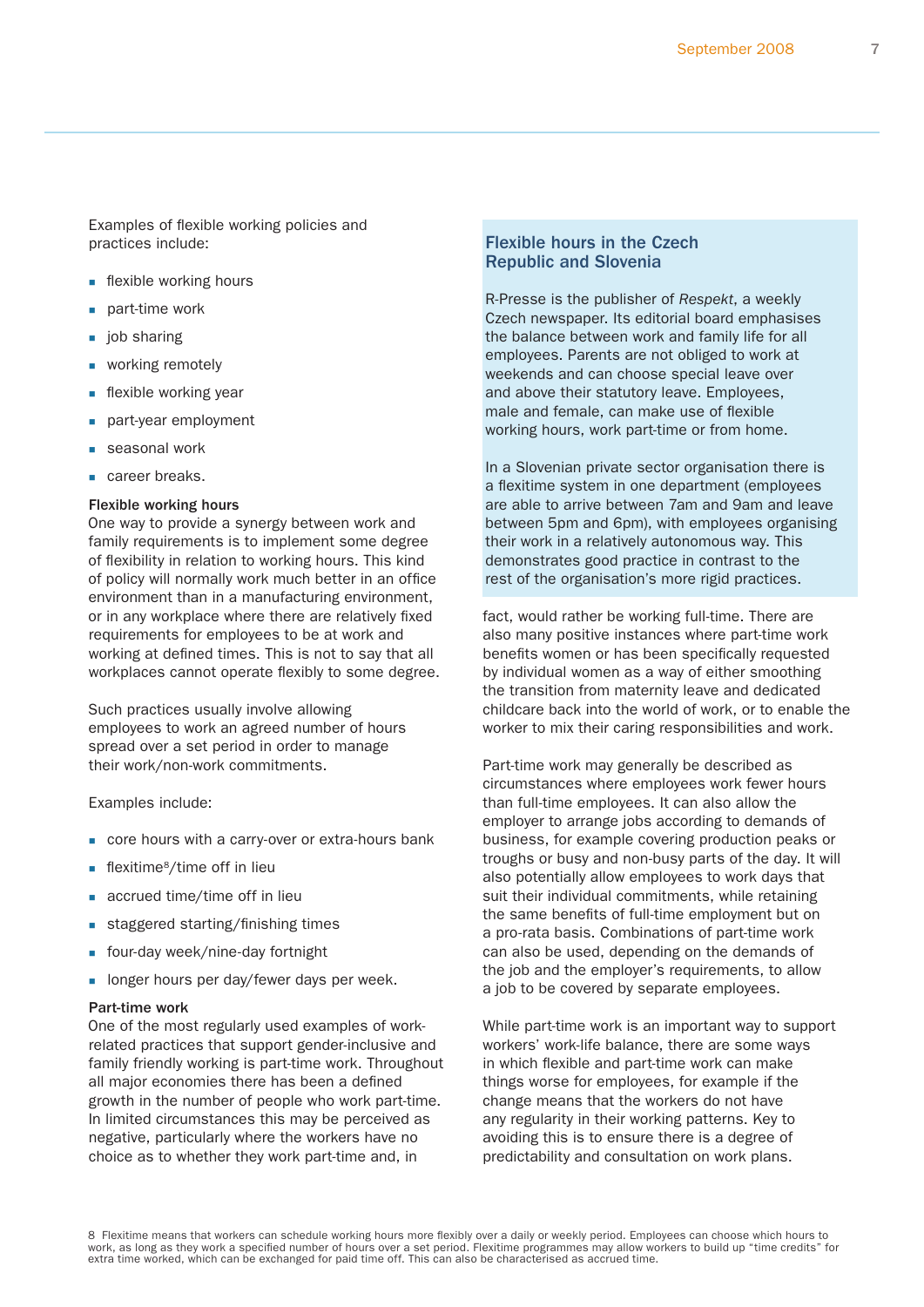Examples of part-time work are:

- a four-day working week
- a nine-day fortnight
- a five-day week, 10am-3pm
- **regular core hours but not during school holidays.**

#### *Benefits of part-time work*

There are a number of clearly identified benefits enjoyed by employers as a result of their introducing part-time work. One is that it reduces the ongoing wages employers have to pay each month, while giving them some flexibility to increase or manage their workforce to ensure maximum capacity at peak times.

Another advantage is that employers are more likely to retain experienced and skilled employees who may otherwise choose not to work at all or who may seek other employers who would give them the flexibility they need.

Part-time work also provides a useful transition into retirement for older workers and is a way of prolonging the working life of individuals who would otherwise choose not to work any longer.

It will also often have a demonstrable effect on an employer's turnover, employee retention and absence costs, as those who work part-time may be more committed to the job and happy with their working arrangements.

# Flexibility at Texas Instruments

Texas Instruments is an international technology company that has manufacturing, design or sales operations in more than 25 countries, and a global workforce of approximately 35,000 employees. Of those, around 72 per cent are male.

The company offers what it describes as an "ad hoc" flexibility policy to most of its employees. Those in the manufacturing process are excluded from this type of programme because of the demands of their job. They are, however, allowed to work under a compressed work week schedule. For nearly all other employees, Texas has instituted a policy that allows them to adjust their work schedule to meet their personal needs. For instance, if a worker has a sick child, they might opt to work from home that day. The bottom line for the company is that employees are focused on getting their job done and meeting their performance goals in a company-approved time frame that works for them. Employees are given the tools they need to work from home or other locations. The company also encourages different work units to try different kinds of flexibility that work for them, and that there is no need for a one-size-fits-all approach.

Texas Instruments initially began its work flexibility programme after conducting a needs assessment survey of its US employees in 1993. Flexibility emerged as a key item that employees cared about and that the company, at the time, was doing little about.

#### Benefits to employees

Employees can fit their work schedules around their personal schedules instead of the other way around. The employees then spend less time worrying about outside matters, which reduces stress and, ultimately, creates more productive workers. Also, as team members help cover for each other in times of flexibility, they develop broader and more diverse skills.

# Benefits to employer

The company does not actively measure the benefits of its flexibility programme, but it believes they include higher employee retention, lower stress levels and more effective workers, as well as greater support cover. As evidence that this scheme is successful, Texas cites the fact that no one in the company asks that the company stop offering flexible working arrangements.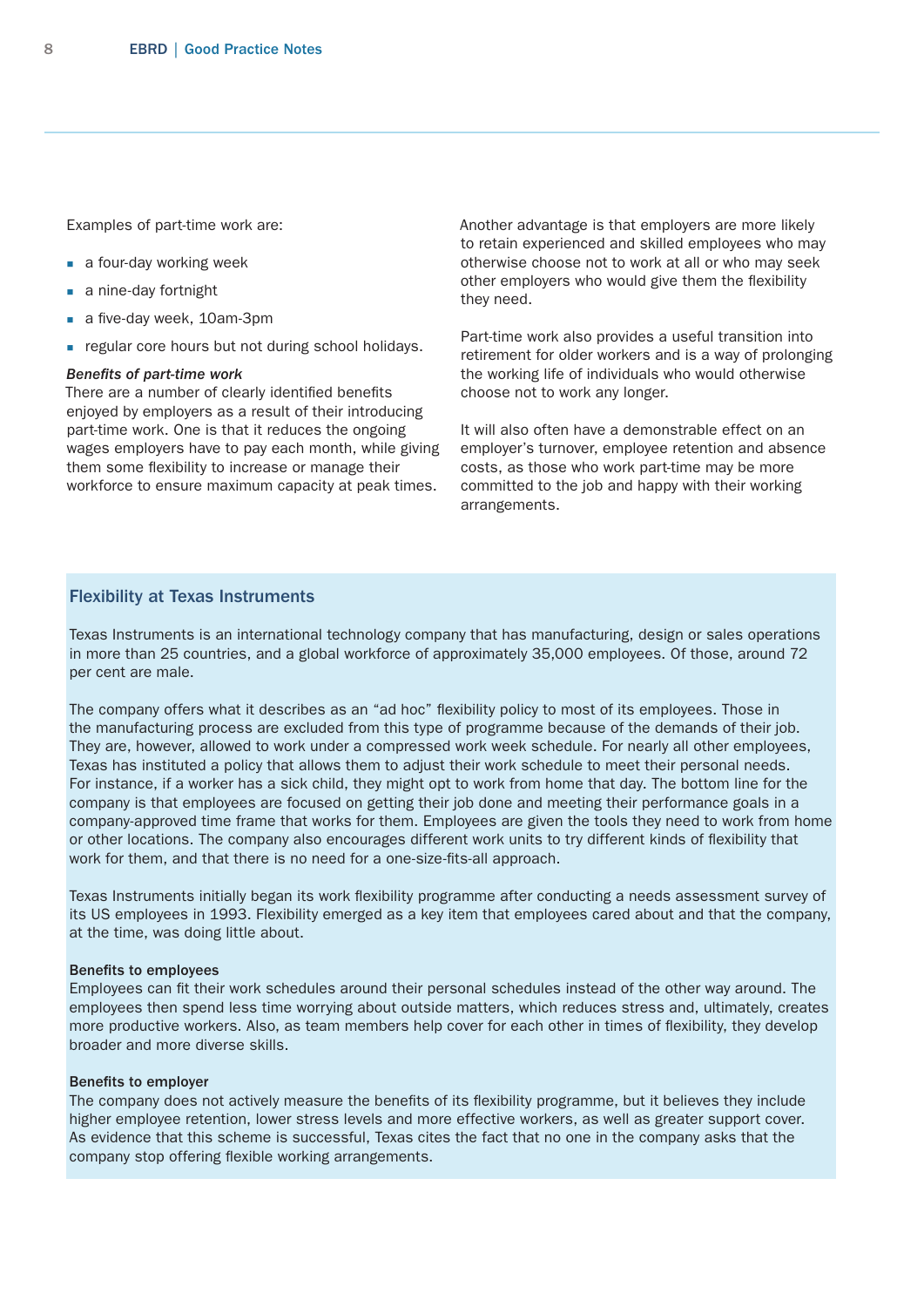#### Job sharing

Job sharing is the general way of describing circumstances where two employees cover the same full-time job by each working a proportion of the hours. Examples include:

- **Examployer 1 working 9am-1pm**
- employee 2 working 1-5pm

#### or

- **Examployer 1 working Monday, Wednesday and Friday**
- **Examployee 2 working Tuesday, Thursday and** Saturday.

Employers can benefit in many ways from introducing job share schemes, such as a reduced turnover of staff; cover for each job-sharing partner during sick or annual leave; being able to extend hours of operation without incurring overtime costs; continuous working, such as cover for reception duties during business hours (for instance, no employee lunch break to cover); bringing a wider range of skills to one position; and more recruitment options.

Employees may gain from the flexible working opportunities and the benefits this will give them in their family life. Job sharers have the opportunity to support and learn from each other.

#### Working remotely

Working from home or from other locations away from the core workplace is increasingly popular in some sectors, such as banking. With the recent advances in technology that allow employees to connect remotely to their office computer and cheaper telephone and internet, working from home, for at least some of the time, is becoming an increasingly attractive flexible work option.

Benefits to employees include shorter journey times, which can help with dropping children off at school or childcare and make the employee more easily available in case of emergency, and fewer distractions with a chance to focus on defined tasks. This is subject to the employee having an appropriate space to work and the equipment to do so. Advantages to the employer can include a reduction in office costs and a more dedicated and focused workforce.

There can be some disadvantages, including the need to carry out remote health and safety evaluations and the perception among workers in the office that individuals who are working from home are not working to the same degree. There are organisational and technological solutions to these problems, however, and a way in which, through regular attendance and telephone links, the organisation can retain the employee's involvement in meetings and briefings.

While teleworking and homeworking may have some advantages, there are some circumstances – such as the outsourcing of garment manufacturing or other manual work – where homeworking should be carefully controlled and not used merely as a means to avoid workers' rights. There are NGOs who can provide useful information on appropriate safeguards for homeworkers, such as Homeworkers Worldwide.9

#### Flexible working year

Flexible working year arrangements can be characterised as circumstances where employees work less than the standard year. It is normally the case that, under such arrangements, the employee can gain flexibility by taking extra time off without pay. However, the arrangements may be sometimes combined with hours banking (working more hours in

# Teleworking in Poland

In October 2007 new regulations came into effect in Poland that gave specific recognition to the concept of telework, which is defined in legislation as "performed away from the premises of an employer on a regular basis using means of electronic communications". Teleworkers are protected by a specific non-discrimination clause. They are to be treated in the same way as regular employees.

The legislation provides that equipment used by the teleworker must be maintained by the employer and the employer is responsible for health and safety matters. The privacy rights of teleworkers and their families must also be respected.

Telework must be entered into voluntarily. An employment contract cannot be terminated due to an employee's refusal to undertake telework.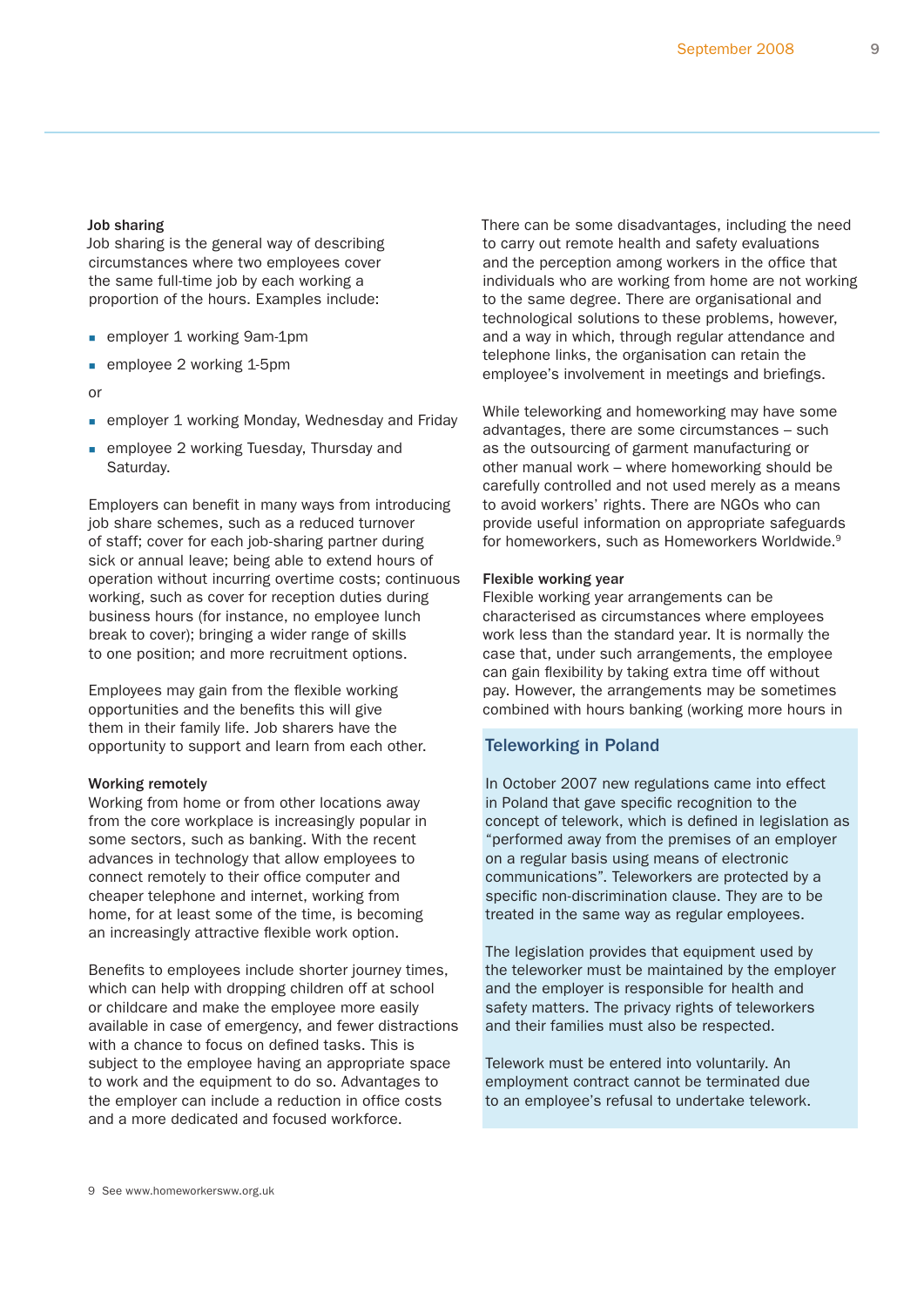one part of the year to enable time to be taken off in other parts) and flexitime to mean an employer can, in essence, "earn" the right to take extra time off later in the year by working more hours earlier in the year.

Some employees working a flexible year may be able to afford to forgo some of their annual income and so be able to better manage their family and other personal responsibilities or interests. They can also more readily manage the care of older family members or a family member with a disability, or balance the demands of work and study.

Employer benefits from operating a flexible working year may include:

- **attracting and retaining skilled employees who** cannot work a full year
- **reducing staff turnover, hence saving on** recruitment and training costs

# Work and family initiatives from E.ON

E.ON Energie launched its "Balance.ON" project in 2004, which aims to help employees find the right work-life balance. In addition to flexible working hours and the option of sabbaticals, the initiative offers extended parental leave with guaranteed re-hiring, a mentoring system during parental leave and, since 2007, free life coaching as part of the family service. Employees can obtain counselling for family problems or a crisis and professional support is arranged if required. The "Work and Family" initiative at E.ON Ruhrgas also features flexible working hours and parental leave to improve job satisfaction and performance. Since 2007, E.ON Ruhrgas has been offering a free service to arrange childcare. Fifteen kindergarten places are available in the immediate vicinity of the head office in Essen.

At the corporate centre, large numbers of employees are taking advantage of the support offered by the "Family Service". This programme offers counselling and arranges childcare or professional support in case of a family crisis, such as taking care of older or sick family members. In April 2008 a new daycare centre for children under three years of age was opened in Düsseldorf in cooperation with the Family Service. The family service is one of many corporate centre initiatives to support the balance between work and family.

- increasing employee commitment and motivation because of their satisfaction in being able to better balance work, family or other interests
- **improved health and safety of employees because** of less stress regarding unsatisfactory care arrangements when they are not able to take leave
- **better planning of staffing for peak and quiet times**
- salary savings if the employee taking additional leave does not need to be replaced (this may be the case if leave is taken at quiet times of the year).

#### *A practical example*

Employees work for 44 weeks of the year, have four weeks' annual leave and then take an additional four weeks' leave without pay, rather than working 48 weeks a year and having four weeks' annual leave. The income for 48 weeks is in effect averaged and paid over the full 52 weeks of the year.

#### Part-year employment/seasonal work

Part-year or seasonal employment allows employees to work an agreed number of days, weeks or months over the year. There may be structural and operational reasons for an employer adopting such an approach, such as where there is a seasonal peak in labour demand, or it may be used as a means of allowing employees to work part of the year to suit their particular family and care responsibilities.

Some examples of these kinds of working practices include working only during school holidays to relieve other staff or working in the lead-up to busy periods as extra staff.

Employers can benefit from part-year working, for example, they can minimise wages but still meet peak business demand, or increase the retention of experienced and skilled workers. For employees these flexible working arrangements allow older workers to prolong their working lives.

#### Career breaks/purchased leave

Career breaks and purchased leave allow employees to negotiate with their employer to take extended leave without pay for an agreed period of weeks or months at an agreed time.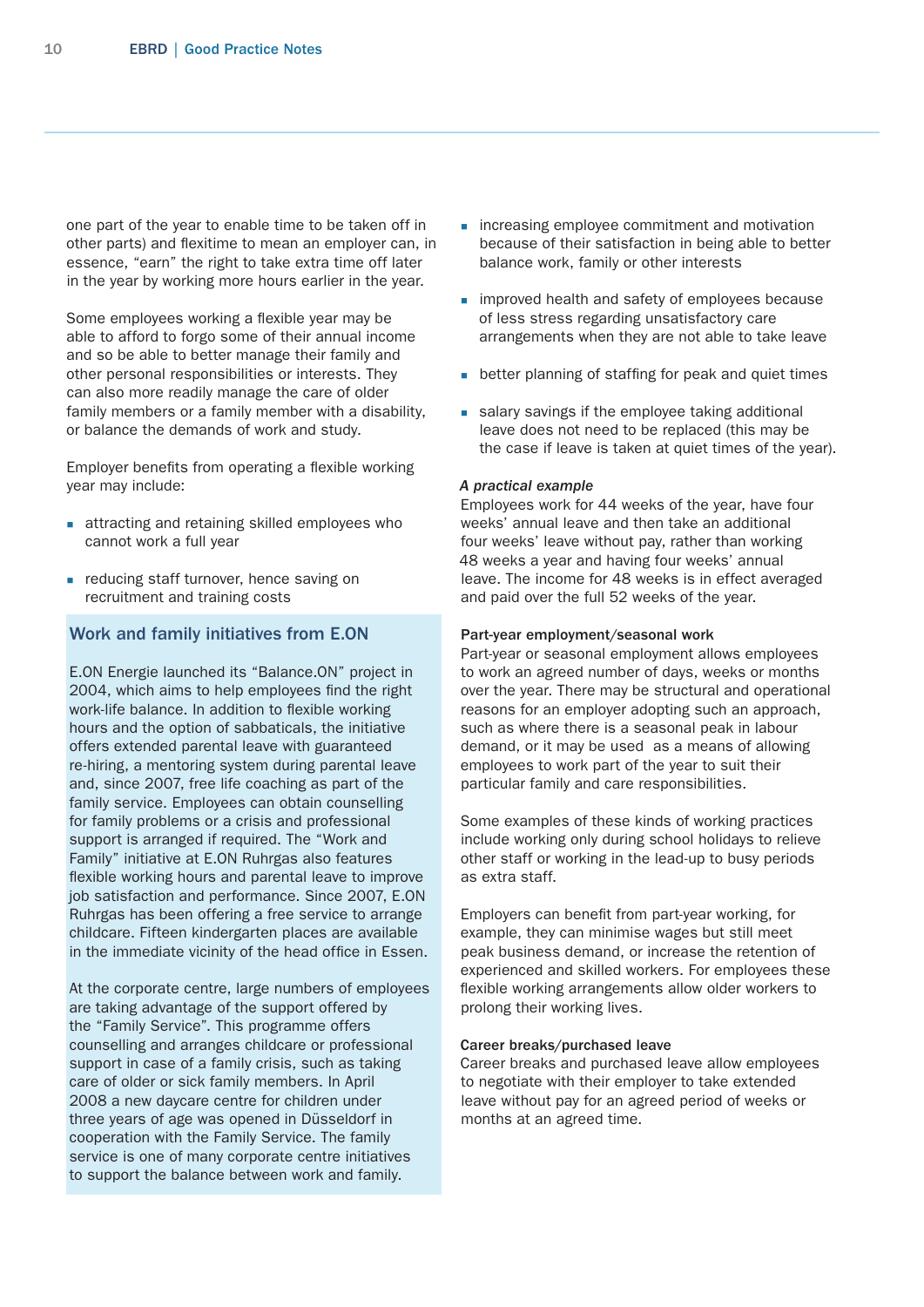<span id="page-10-0"></span>Some examples include 10 weeks' leave per year to cover school holidays, additional leave to enable them to share the care of a dependant over a year, and sabbaticals.

Employees "pay" for this extra leave by taking a proportionate reduction in their regular salary throughout the year. Alternatively, employees may take defined career breaks that are unpaid.

#### Short leave for family/care emergencies

Most employers will allow employees to take time off at short notice to cover family and care emergencies. So, for example, if a child is injured at school, then one parent may go to the school to collect the child and then take a short period of time off to arrange for someone to care for the child at home. Similarly, if an employee's parent is taken ill, it is good practice to allow the employee to take some time to ensure that their parent is properly cared for. Such leave could be unpaid, particularly if it is taken for a substantial period. Many employers allow employees to take a certain amount of such time off without loss of pay and encourage employees to use holidays if they need more substantial periods of absence, but still want to receive payment.

## Other family friendly policies

#### Maternity, paternity and parental leave

National legislation and good sense requires employers to adopt policies that provide employees with clearly defined rights as to the leave they can take when a child is born or when they need to take extended time off to look after children. Requirements of national law are inevitably the baseline for the kinds of entitlements that employers will give, but collective bargaining or the need to reflect local labour market standards may lead to employers granting more leave to employees or higher levels of pay during leave.

Below are some key factors that ensure a maternity policy works well.

 Clarity of entitlement for all employees (even if this is merely restating national law). All employees should know what they are entitled to and when. This helps effective take-up of rights and prevents potential misunderstanding and resentment from co-workers.

# Family friendly policies at Deutsche Bank

Deutsche Bank employs over 38,000 people in Germany, 51 per cent of whom are women who are highly qualified. To better meet its employees' needs, the company has introduced the following family measures.

- A wide range of models for part-time work. In 1990, an agreement on part-time work was signed in the company. Women are entitled to reduce their working hours and move back into full-time work when they no longer have childcare obligations.
- Childcare services. Different childcare services have been developed within the company. One of them is also directed by a local church group.
- **Unpaid extended parental leave. This is six months** more than the statutory requirement.
- Entitlement to re-employment. Qualified women who are likely to interrupt their unpaid parental leave (after statutory family leave) are entitled to return to work.
- Training opportunities. Women on parental leave are entitled to take part in further training initiatives of the bank in order to maintain their qualification levels.
- Return programme. The bank offers women an individual and flexible return programme for their reintegration into the company after their family leave. This takes the form of three to six months of on-the-job training in order to become qualified in technical knowledge and new products.

As a result of these family friendly policies, 80 per cent of Deutsche Bank's female employees on family leave return to the company after finishing their leave, two-thirds of them on a part-time basis.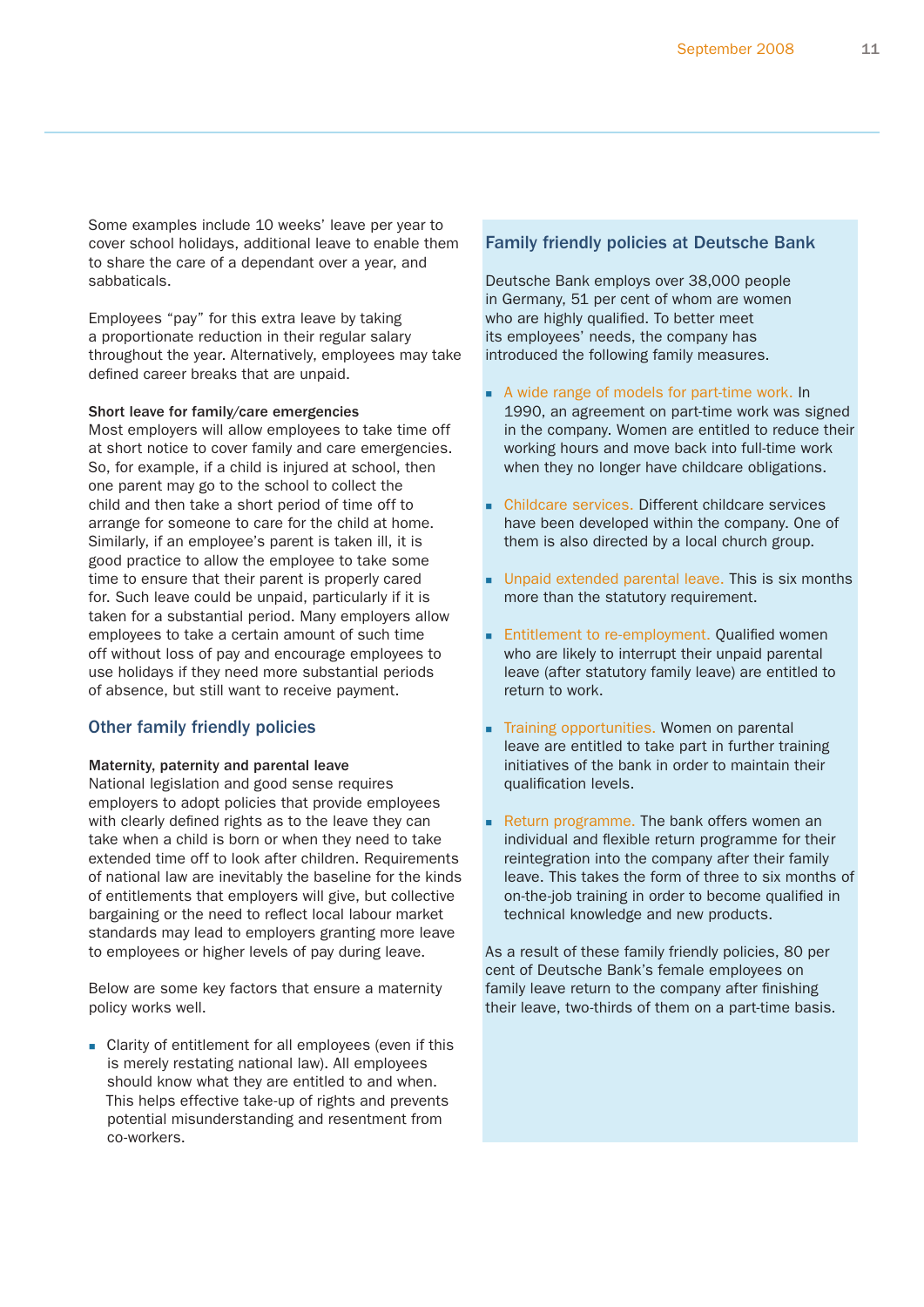- Clarity on the procedure for taking leave and returning to work. Employees should be told, and reminded, of the procedure and time-scales for giving notice to their employers and when they can start their leave.
- Guarantees of no reduction in status following a return to work. An important part of effective maternity leave provisions is the understanding that the employee shall go back to the same job – or one of equivalent status. Changing the job or moving the employee somewhere else may not only be illegal, but will also be seen as undervaluing the employee as a result of her leave.
- **Means of keeping in touch with workers during** an extended period of leave. Where workers take considerable time off for maternity or parental leave, it is important to put in place ways of keeping them in touch with the workplace and developments to ease their return to work. This should not mean that the employer regularly and unnecessarily contacts the worker.
- **Understanding within the work teams as to how** work will be covered during the maternity leave. Making sure all colleagues know who is covering an absent employee's work and when this will end is an important factor in making sure leave goes smoothly and that return to work is less problematic.
- **Clear lines of communication between women** and their managers around the taking of leave. Managers should be trained on maternity leave policies and should be encouraged to discuss maternity absence and its consequences in an open and non-judgemental way.
- Supportive work culture. Workplaces that are well organised and where there is support for workers who take maternity, paternity and parental leave through the attitudes and actions of managers and colleagues, are those most likely to succeed in providing family friendly working.

# Benefits of workplace crèches and nurseries

The provision of workplace childcare facilities is something that was common during the communist era in central and eastern Europe. While the level of provision has declined in recent years, in many Western countries the opposite has happened, as employers have realised that such facilities have real benefits for their workers and their business.

# Parental leave in the EBRD's countries of operations

Most of the countries in the transition region offer some form of parental or childcare leave. In Estonia, parental leave can be used by the mother or the father in one part or in parts at any time and for any duration until the child is three years old. If the mother or father does not use their parental leave, the leave may be granted to the actual carer of the child (who must be a legal resident in Estonia). The cash benefit for the parental leave is paid by social security.

In Latvia, every employee is eligible for parental leave of a maximum of one-and-a-half years until the child reaches the age of eight. The leave can be granted in one single period or in parts, but the employee must notify the employer of the beginning and the length of the leave one month in advance. Payment comes from social security.

In Russia, under national law, the parental leave period lasts until the child is three years old. It may be used in full or in part by the father, grandmother, grandfather or guardian who is actually taking care of the child. Similarly, in Lithuania and Ukraine parental leave may be taken by the father or any other member of the family who cares for the child. See Appendix 1 for further information.

#### Source: ILO Conditions of Work and Natlex databases.

A study entitled "Balancing Work and Care in the Post-Soviet Russian Labour Market" found that there were still a number of workplaces in Russia that provided childcare, and there had been an increase in the number of workplaces that provide women with maternity and parental leave. The study found that, over the longer term, women are more likely to remain employed if they work for enterprises that provide childcare and maternity leave.

In short, if women are to actively participate in the labour market and, at the same time, participate in raising their family, then employers and the state need to consider the implications.

There are a range of obvious benefits for employees if childcare facilities are provided in the workplace. Most obvious of these are that the parent is close to their child in terms of dropping them off at the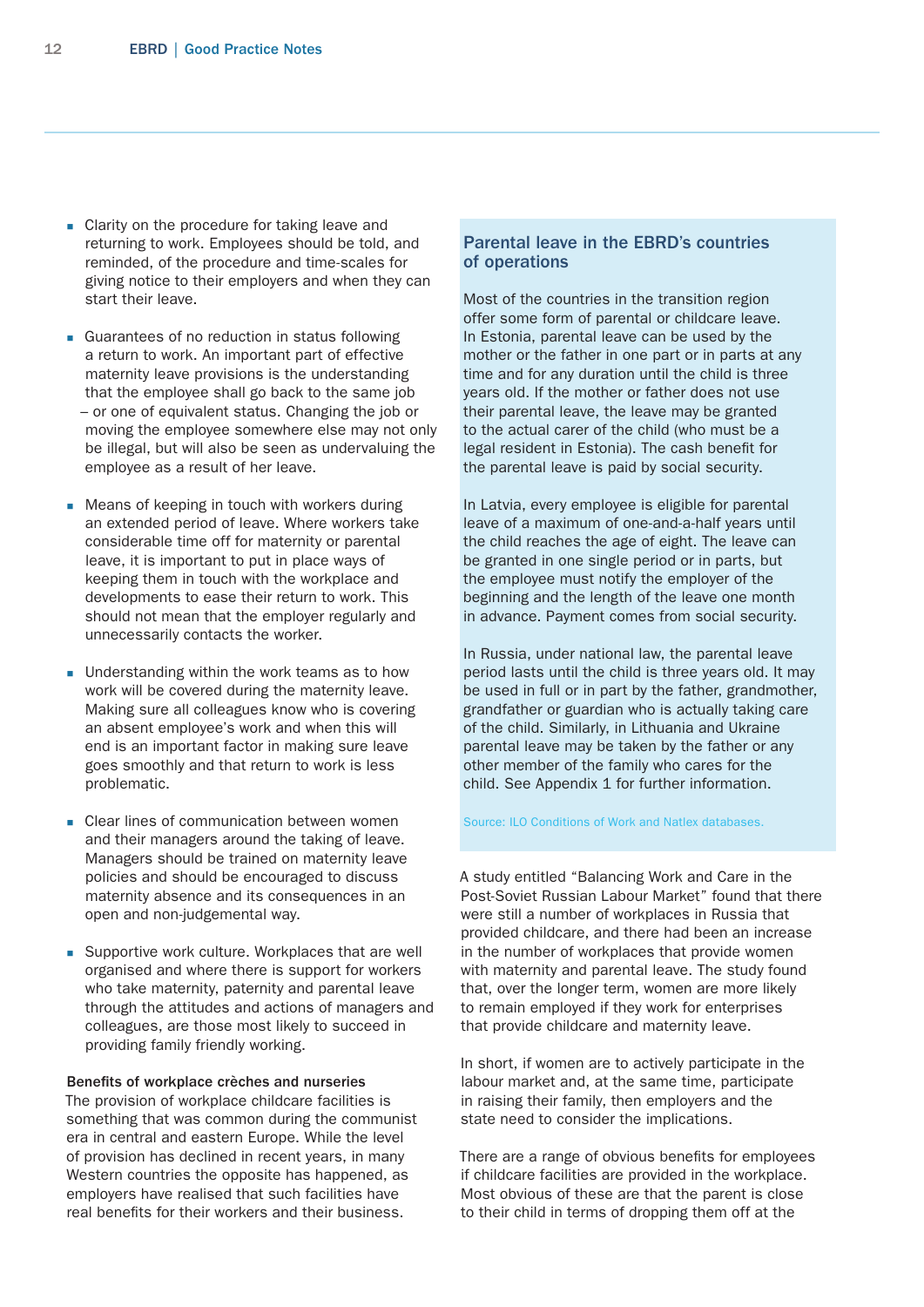beginning of their working day and picking them up at the end. Also, should there be any emergency or other reason why the child needs the parent's assistance or support, this can be done without substantially disrupting the worker's day.

Employers may also find that there are various advantages from providing childcare facilities at work. These include:

- the use of buildings and facilities that would otherwise stand derelict or under-used
- **improved morale and commitment from the** workforce
- **government subsidies for the provision of the** facilities
- **becoming an employer of choice in the region,** which will improve the quality of employees.

In setting up a workplace crèche or nursery it is important that it is established as a professional and high-quality operation that complies with all relevant regulatory standards, otherwise the employer risks losing all of the credibility and goodwill that would otherwise result. Below are some of the issues that should be considered when establishing such facilities.

- **Ensure that the operation is run by qualified and** experienced staff.
- **Ensure that the crèche or nursery is away from any** industrial or dangerous processes.
- **Children benefit from green space and fresh air.** Seek to ensure that there is outside space that can be easily and safely accessed by the children.
- Have clear rules about when parents can and cannot normally access their children. While parents should not be banned completely from visiting their children, this should be restricted to times that are not damaging to the organisation of the activities of the workplace or the crèche.
- **Ensure that there are sufficient members of staff** for each child in accordance with best practice and the requirements of the local regulatory body.

**Ensure that all the relevant tax and other benefits** for workers have been used in providing the workplace childcare facilities to employees.

#### Health and safety and pregnancy

While there can be considerable misunderstanding of a woman's ability to continue working when she is pregnant, there is a common understanding of good practice to determine whether she can continue working and, if not, what steps should be taken.

In essence, employers should always carry out a general risk assessment as to particular hazards in the workplace. This assessment should also identify whether there are any specific hazards that apply to women who are pregnant or breastfeeding.

The principles of the ILO Maternity Recommendation $10$ suggest that employers should ensure an assessment is undertaken of any workplace risks related to the safety and health of the pregnant or nursing woman and her child, and that the results of that assessment should be made available to the woman concerned.

# Out-of-school childcare – developing young artists in Kazakhstan

Steel company ArcelorMittal funds two "art schools" for employees' children (aged between 5 and 18 years) in Kazakhstan. One of the project's aims is to keep children occupied and cared for so they are not left at home, unsupervised, while their parent works (many workers at the facility are single parents). The classes are primarily for the families of shift workers and provide the children with a supervised, fun, creative environment. Children can be dropped off at the art school by workers on the early shift, and then be transferred to their state day school. Conversely, workers on the evening shift can arrange for their children to go from their daytime school to the art school for late afternoon/evening classes, where they remain until the parent finishes work and can pick them up.

One school has classes in music, singing, acting, ballet, dance, various arts and crafts, computer/IT and many other things. The second school is a native Kazakh school that teaches traditional arts, crafts, music, song, dance and costume design. Both schools put on plays, recitals, art exhibitions and dance shows.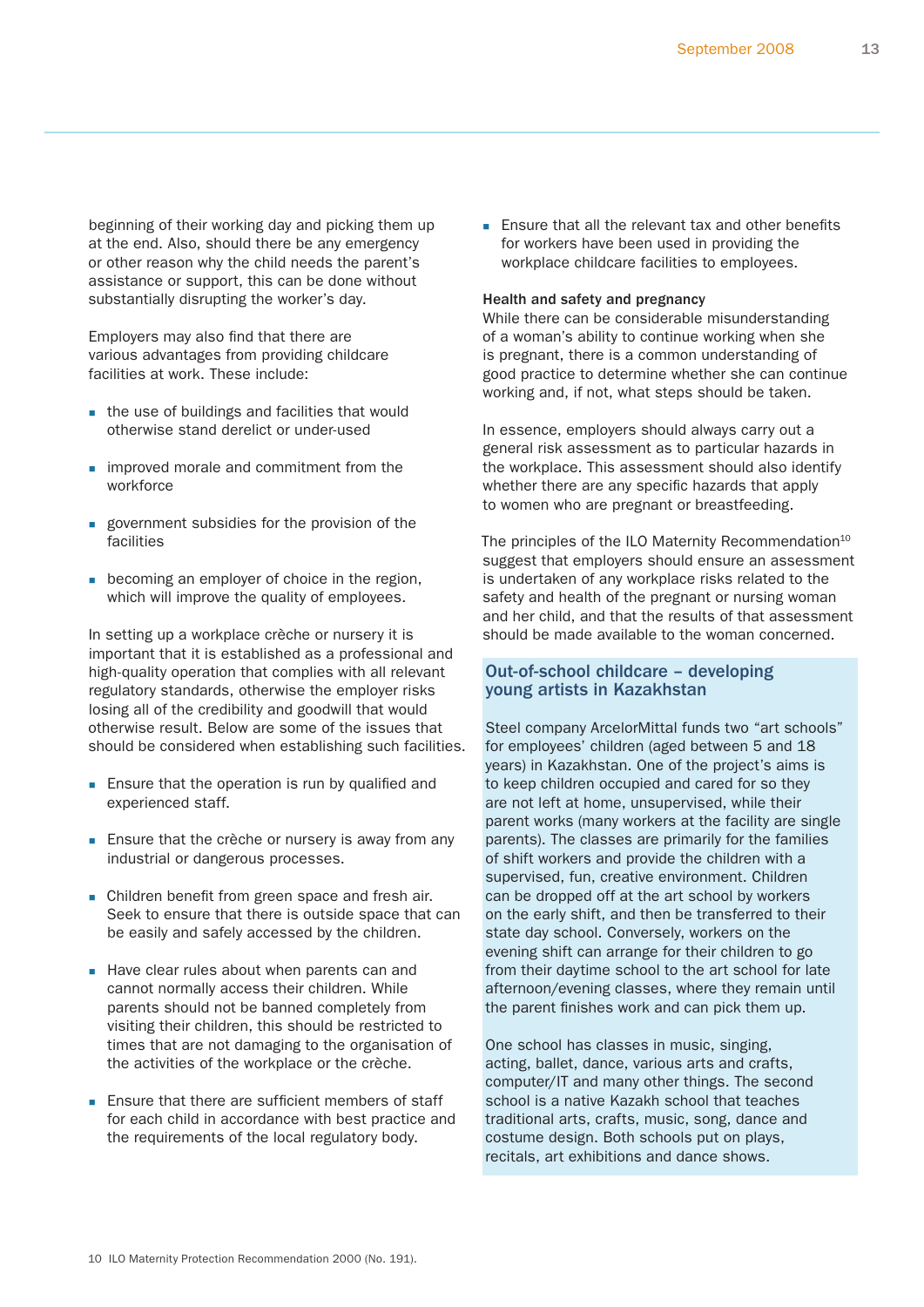The Recommendation goes on to say that where hazardous work is identified, measures should be taken to provide, on the basis of a medical certificate as appropriate, an alternative to her work by:

- $\blacksquare$  eliminating the risk
- adapting her working conditions
- **transferring her to another post, without loss of pay,** when adapting working conditions is not feasible
- paid leave, in accordance with national laws, regulations or practice, when such a transfer is not feasible.

While there are a number of possible circumstances that could give rise to particular maternity related hazards, the ILO particularly refers to:

- **a** arduous work involving the manual lifting, carrying, pushing or pulling of loads
- **work involving exposure to biological, chemical** or physical agents that represent a reproductive health hazard
- **work requiring special equilibrium**
- **work involving physical strain due to prolonged** periods of sitting or standing, to extreme temperatures, or to vibration.

The key principles behind the risk assessment are to ensure that the possible circumstances that can put a woman's health, or that of the unborn child, at risk during pregnancy are clearly identified and steps are taken to prevent the risk having an adverse effect on the woman, that she is moved to other tasks to prevent the hazard having undesirable consequences or, in extreme cases, she is suspended from work. There will normally be national legislation dealing with health and safety matters and pregnancy, and these should be followed by employers.

## Night work

While the days of pregnant women being prohibited from working at night are almost a thing of the past, there are still some countries where night work for pregnant women is not

allowed. Such legislation was introduced on the assumption that it was in some way unsafe for women to work at night during their pregnancy.

Women should retain the right to return to their jobs or an equivalent job as soon as it is safe for them to do so.

#### Medical examinations and appointments

A woman should be allowed to leave her workplace, if necessary, after notifying her employer, in order to undergo medical examinations relating to her pregnancy. These may include specific examinations related to conditions that have arisen during her pregnancy or general pregnancy-related and ante-natal checkups.

# Pregnant women and night work in the transition countries

Countries that have a blanket prohibition on night work for pregnant women comprise:

Albania, Azerbaijan, Belarus, Bulgaria, Estonia, FYR Macedonia, Hungary, Kazakhstan, Latvia, Montenegro, Moldova, Poland, Russia, Serbia (prohibition applies in the last eight weeks of pregnancy).

In Bosnia and Herzegovina, Croatia and Turkmenistan there is a general prohibition on night work for women in industry. In Croatia, women may be exempted from this prohibition in cases of extreme necessity, but pregnant women may not be exempted unless they request so.

In Tajikistan and Ukraine there is a general prohibition on night work for pregnant women unless it is justified by extreme necessity.

The EBRD countries of operations that do not prohibit night work for pregnant women comprise: Armenia (it is allowed with the woman's consent), the Czech Republic, Georgia, Latvia, Mongolia, Romania (pregnant women "shall not be obliged to do nightwork"), the Slovak Republic and Slovenia (however, night work is not permitted where a risk assessment shows that night work poses a risk to mother and baby).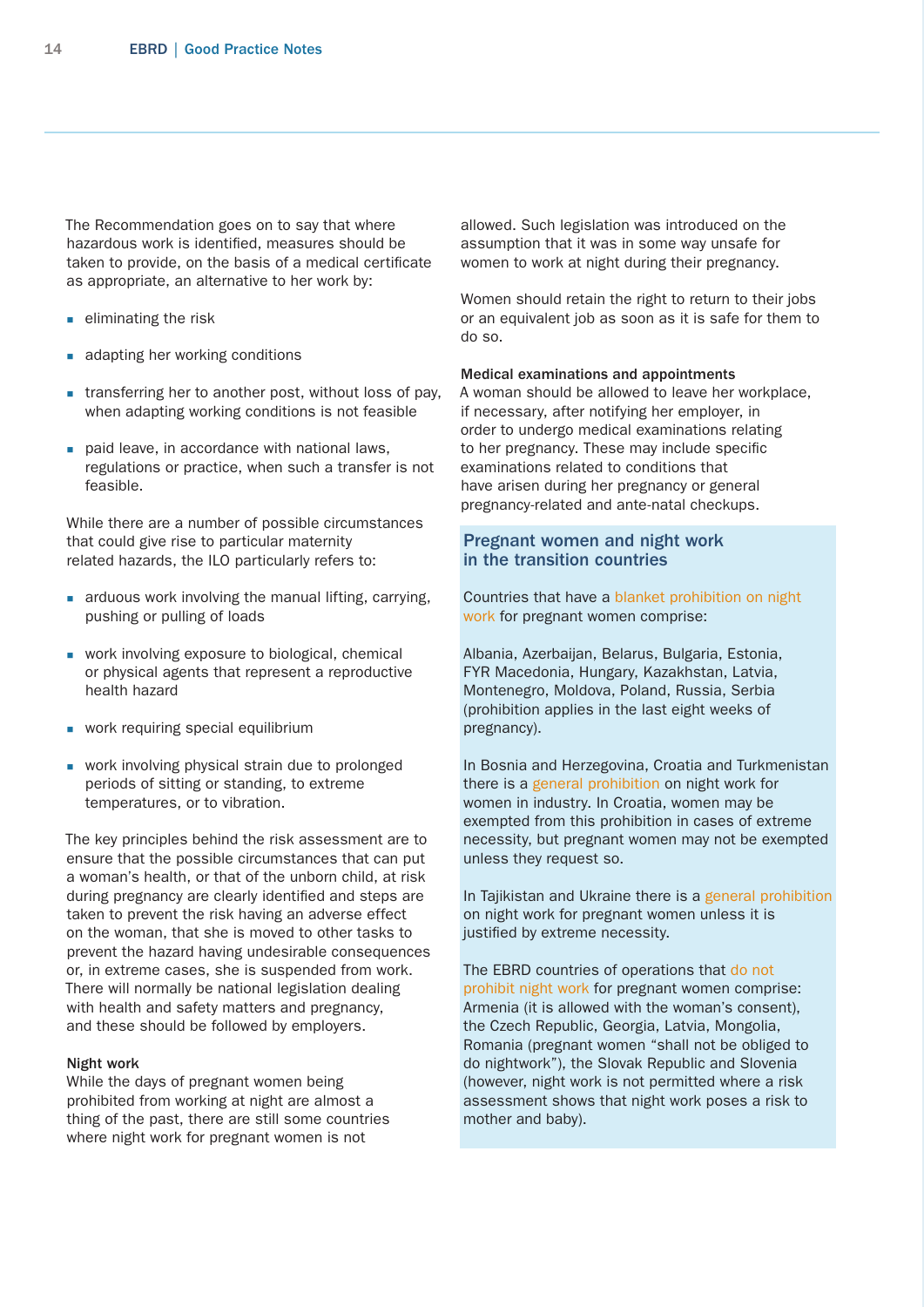# <span id="page-14-0"></span>Appendix 1 – the legislative framework

| Country                          | <b>Maternity leave</b>                                                                                                                                                                                                                                                                                                                            | <b>Maternity pay</b>                                                                                               | Paternity leave/pay                                                                            | Adoption leave <sup>1</sup>                                                                                                                             | Other relevant leave <sup>2</sup>                                                                                                                                                                                                                                                                                                                                                                  |
|----------------------------------|---------------------------------------------------------------------------------------------------------------------------------------------------------------------------------------------------------------------------------------------------------------------------------------------------------------------------------------------------|--------------------------------------------------------------------------------------------------------------------|------------------------------------------------------------------------------------------------|---------------------------------------------------------------------------------------------------------------------------------------------------------|----------------------------------------------------------------------------------------------------------------------------------------------------------------------------------------------------------------------------------------------------------------------------------------------------------------------------------------------------------------------------------------------------|
| Albania                          | 365 days (390 days)<br>for multiple births)                                                                                                                                                                                                                                                                                                       | 80% prior to birth and<br>for 150 days, and<br>50% for the rest of<br>the leave period                             | No specific provision                                                                          | Adoption leave for<br>adoptive mother:<br>330 days                                                                                                      | 12 days per year for<br>care of dependent<br>children; 15 days<br>for children under 3<br>years old; additional<br>unpaid leave up to<br>30 days per year                                                                                                                                                                                                                                          |
| Armenia                          | 140 days (155<br>days in case of<br>complications;<br>180 days for<br>multiple births)                                                                                                                                                                                                                                                            | 100%                                                                                                               | No specific provision                                                                          | Women have the<br>right to adoption<br>leave - not clear<br>whether this differs<br>from maternity leave                                                | Childcare leave:<br>primary carers<br>eligible until child<br>is 3 years old                                                                                                                                                                                                                                                                                                                       |
| Azerbaijan                       | 126 days (extra<br>leave for multiple or<br>abnormal births)                                                                                                                                                                                                                                                                                      | 100%                                                                                                               | 14 days' unpaid leave                                                                          | For women with<br>adopted babies under<br>2 months: 56 days                                                                                             | Partially paid social<br>leave: single parent<br>or other carer may<br>use at discretion until<br>child is 3 years old                                                                                                                                                                                                                                                                             |
| <b>Belarus</b>                   | 126 days (extra 20<br>days for women<br>who live/work in<br>radioactive zone<br>plus extra 14<br>days for multiple/<br>difficult births)                                                                                                                                                                                                          | 100%                                                                                                               | No specific provision                                                                          | 70 days for children<br>under 3 months                                                                                                                  | Primary carer<br>entitled to childcare<br>leave until child<br>is 3 years old                                                                                                                                                                                                                                                                                                                      |
| <b>Bosnia and</b><br>Herzegovina | 1 year                                                                                                                                                                                                                                                                                                                                            | 100%                                                                                                               | 7 days' paid leave                                                                             | 1 year                                                                                                                                                  | Childcare leave until<br>child is 3 years old if<br>this is stipulated in<br>collective agreement<br>or rulebook                                                                                                                                                                                                                                                                                   |
| <b>Bulgaria</b>                  | 135 days                                                                                                                                                                                                                                                                                                                                          | 90%                                                                                                                | No specific provision                                                                          | Up to 135 days for<br>adoptive mother,<br>paid at 90%                                                                                                   | Women entitled<br>to additional leave<br>for raising a first,<br>second or third child<br>until they reach 2<br>years and 6 months<br>for each subsequent<br>child, with access<br>to allowance; this<br>entitlement may be<br>transferred to father<br>or grandparent by<br>consent of mother.<br>Unpaid family leave<br>of 6 months available<br>to either parent until<br>child is 8 years old. |
| Croatia                          | 45 days before<br>delivery and until<br>child is 1 year old<br>(for multiple births,<br>third and subsequent<br>children, women<br>may remain on<br>maternity leave until<br>the child/children<br>is/are 3 years<br>old. For premature<br>babies, maternity<br>leave is extended<br>by the length of<br>time that child was<br>born prematurely) | 100% until the child<br>reaches the age of 6<br>months, then amount<br>for remaining period<br>is fixed by statute | 7 days' paid leave                                                                             | Until child is 1 year<br>old, paid at same<br>rate as maternity<br>leave; for children<br>under 12 years: 270<br>days, paid at rate<br>fixed by statute | Parental leave until<br>child is 3 years old                                                                                                                                                                                                                                                                                                                                                       |
| <b>Czech Republic</b>            | 28 weeks (37 weeks)<br>for multiple births)                                                                                                                                                                                                                                                                                                       | 69%                                                                                                                | No specific provision,<br>but father may apply<br>for parental leave<br>from day of childbirth | No specific provision.<br>but foster care<br>leave may be<br>available in certain<br>circumstances                                                      | Parental leave until<br>child is 3 years old<br>(can be shared or<br>taken by one parent)                                                                                                                                                                                                                                                                                                          |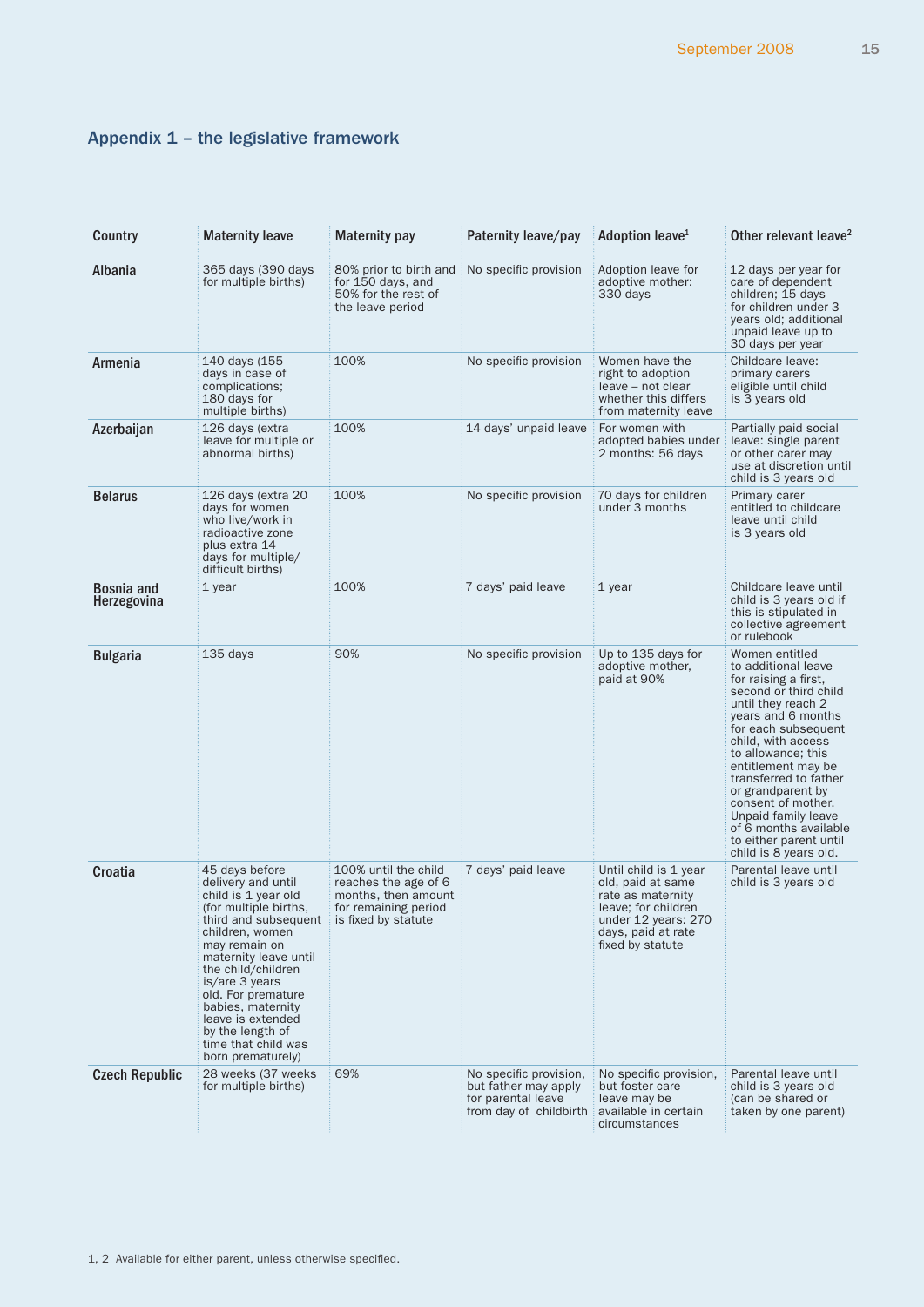# Appendix 1 – the legislative framework continued

| Country                | <b>Maternity leave</b>                                                  | <b>Maternity pay</b>                            | Paternity leave/pay                                                                                                                                                                                                                                       | Adoption leave <sup>1</sup>                                                                                                                                                                                                                                                                               | Other relevant leave <sup>2</sup>                                                                                                                                                                                                                                                             |
|------------------------|-------------------------------------------------------------------------|-------------------------------------------------|-----------------------------------------------------------------------------------------------------------------------------------------------------------------------------------------------------------------------------------------------------------|-----------------------------------------------------------------------------------------------------------------------------------------------------------------------------------------------------------------------------------------------------------------------------------------------------------|-----------------------------------------------------------------------------------------------------------------------------------------------------------------------------------------------------------------------------------------------------------------------------------------------|
| Estonia                | 140 days (plus<br>14 days for<br>multiple births and<br>complications)  | 100%                                            | 14 days to be taken<br>during mother's<br>maternity leave or<br>within 2 months<br>of birth of child                                                                                                                                                      | 70 days for children<br>under 10 years                                                                                                                                                                                                                                                                    | Parental leave for<br>carer: until child<br>becomes 3 years<br>old; additional<br>leave: annually<br>where there are 2 or<br>more children under<br>14; further leave<br>available for carers<br>of children with<br>disabilities or foster<br>children; unpaid leave<br>available on request |
| Georgia                | 126 days                                                                | 100%                                            | No specific provision                                                                                                                                                                                                                                     | 1 year after birth of<br>child (70 days paid)                                                                                                                                                                                                                                                             | Childcare leave:<br>12 months unpaid<br>leave until child<br>is 5 years old;<br>additional childcare<br>leave to be granted<br>to anyone who is<br>taking care of child                                                                                                                       |
| <b>Hungary</b>         | 24 weeks                                                                | 70%                                             | 5 days                                                                                                                                                                                                                                                    | Unknown                                                                                                                                                                                                                                                                                                   | Different types<br>of parental leave<br>available until child is<br>3 years old. Further<br>leave available<br>until child is 10 in<br>case of illness.                                                                                                                                       |
| Kazakhstan             | 126 days (140<br>days in case of<br>complicated birth)                  | Paid, but amount<br>unknown                     | No specific provision                                                                                                                                                                                                                                     | Until baby is<br>56 days old                                                                                                                                                                                                                                                                              | Unpaid leave for<br>parent or other<br>primary carer until<br>child is 3 years old                                                                                                                                                                                                            |
| <b>Kyrgyz Republic</b> | 126 days                                                                | 100%                                            | Unknown                                                                                                                                                                                                                                                   | Unknown                                                                                                                                                                                                                                                                                                   | Unknown                                                                                                                                                                                                                                                                                       |
| Latvia                 | 112 days (14<br>days extra for<br>multiple births and<br>complications) | 100%                                            | 10 days within 2<br>months of birth paid<br>at 80% (further leave<br>granted until 70 days<br>after birth where<br>mother dies within<br>first 42 days and<br>extra leave during<br>first 42 days in case<br>of mother's incapacity<br>to care for child) | 10 days for children<br>up to 3 years old;<br>further leave granted<br>up to 70 days after<br>birth where mother<br>is not able to care<br>for child; see also<br>parental leave                                                                                                                          | Parental leave: up to<br>1.5 years until child is<br>8 years old (benefits<br>granted where child<br>is under 1 year)                                                                                                                                                                         |
| Lithuania              | 126 days (140<br>days in case of<br>complicated birth)                  | 100%                                            | No specific provision                                                                                                                                                                                                                                     | Until baby is<br>70 days old                                                                                                                                                                                                                                                                              | Unpaid leave possible<br>for either parent<br>or other carer until<br>child is 3 years old;<br>14 days' unpaid<br>leave each year on<br>request for carers<br>of child under 14;<br>30 days' unpaid<br>leave each year on<br>request for carers<br>of disabled children<br>under 18 years     |
| <b>FYR Macedonia</b>   | 9 months (1 year<br>for multiple births)                                | Paid according<br>to health care<br>regulations | 7 days' paid<br>leave; further paid<br>entitlement where<br>the mother does not<br>use maternity leave                                                                                                                                                    | Until child reaches<br>9 months or 1 year<br>for multiple children;<br>3 months leave for<br>mother where child<br>is aged between 9<br>months and 5 years.<br>Father entitled where<br>mother does not<br>use); further leave for<br>adaptation of child<br>to family life, as per<br>family regulations | No further provisions                                                                                                                                                                                                                                                                         |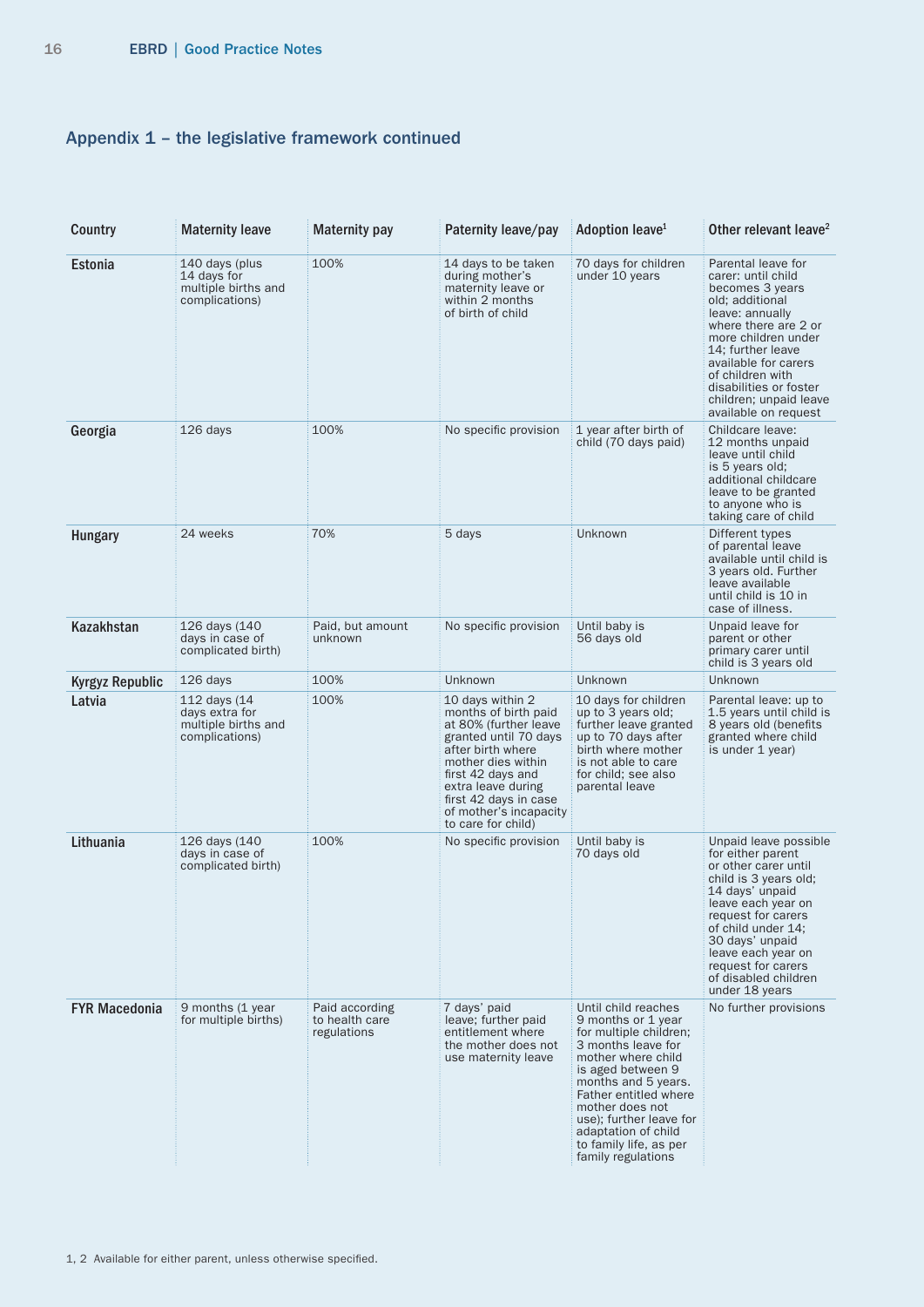# Appendix 1 – the legislative framework continued

| Country                | <b>Maternity leave</b>                                                                                 | <b>Maternity pay</b>                                                                                                 | Paternity leave/pay                                                                                                                                                                                                                                                                       | Adoption leave <sup>1</sup>                                                                                      | Other relevant leave <sup>2</sup>                                                                                                                                                                                                                          |
|------------------------|--------------------------------------------------------------------------------------------------------|----------------------------------------------------------------------------------------------------------------------|-------------------------------------------------------------------------------------------------------------------------------------------------------------------------------------------------------------------------------------------------------------------------------------------|------------------------------------------------------------------------------------------------------------------|------------------------------------------------------------------------------------------------------------------------------------------------------------------------------------------------------------------------------------------------------------|
| Moldova                | 126 days (extra<br>14 days for<br>multiple births or<br>complications)                                 | 100%                                                                                                                 | No specific provision                                                                                                                                                                                                                                                                     | Paid leave of 56 days<br>from birth of child or<br>70 days in the case<br>of 2 or more children                  | Partially paid<br>childcare leave for<br>carer until child<br>is 3 years old;<br>further unpaid leave<br>available until child<br>is 6 years old                                                                                                           |
| Mongolia               | 120 days                                                                                               | 70%                                                                                                                  | No specific provision                                                                                                                                                                                                                                                                     | Leave available to<br>mother or single<br>father until child<br>is 60 days old                                   | Childcare leave<br>available until child<br>is aged 3 years                                                                                                                                                                                                |
| Montenegro             | 365 days                                                                                               | Paid                                                                                                                 | Father entitled to<br>use maternity leave<br>unused by mother 3<br>months after birth                                                                                                                                                                                                     | Paid leave of 1<br>year starting from<br>day of adoption                                                         | Parental leave<br>(unpaid) until child<br>is 3 years old; right<br>to work part-time<br>until child turns 3                                                                                                                                                |
| <b>Poland</b>          | 16 weeks for first<br>child; 18 weeks<br>for each child after<br>this; 26 weeks for<br>multiple births | 100%                                                                                                                 | Paid leave, differs<br>according to length<br>of maternity leave<br>taken by mother: 2<br>weeks in case of<br>16 weeks' leave; 4<br>weeks for 18 weeks'<br>leave: 12 weeks in<br>case of 26 weeks'<br>leave; can also use<br>portion of maternity<br>leave unused 14<br>weeks after birth | 16 weeks before<br>child has reached<br>age of 12 months, or<br>8 weeks otherwise                                | Parental leave:<br>maximum 3 years<br>until child is 4<br>vears old, with<br>potential access to<br>benefits depending<br>on income level                                                                                                                  |
| Romania                | 126 days (disabled<br>persons may take<br>leave from sixth<br>month of pregnancy)                      | 85%                                                                                                                  | 5 days                                                                                                                                                                                                                                                                                    | Paid leave (85%) until<br>child is 2 years old                                                                   | Childcare leave: paid<br>leave (85%) available<br>until child is 2 years<br>old (or 3 years for<br>disabled children)                                                                                                                                      |
| Russia                 | 140 days (194 for<br>multiple births; 156<br>for abnormal births)                                      | 100% (additional<br>benefit for women<br>registered with<br>medical institution<br>before 12th week<br>of pregnancy) | No specific provision                                                                                                                                                                                                                                                                     | Up to 70 days after<br>child's birth for 1<br>child or 110 days for<br>2 or more children                        | Childcare leave<br>(full-time or part-<br>time) for carer until<br>child is 3 years old                                                                                                                                                                    |
| Serbia                 | 3 months                                                                                               | Paid leave, rate<br>unknown                                                                                          | See parental leave                                                                                                                                                                                                                                                                        | 8 months before<br>the child turns five                                                                          | Parental leave: both<br>parents have right to<br>9 months' paid leave<br>on expiry of maternity<br>leave. Further leave<br>available until the<br>age of 5 years in<br>the case of children<br>with special needs.<br>Foster care leave<br>also available. |
| <b>Slovak Republic</b> | 28 weeks (37 weeks<br>for multiple births<br>and single mothers)                                       | 55%                                                                                                                  | No specific provision                                                                                                                                                                                                                                                                     | 22 weeks from date<br>of adoption and 31<br>in the case of 2 or<br>more children - until<br>child turns 8 months | Parental leave at<br>fixed rate: on request<br>until child is 3 years<br>old (or 6 years if<br>child has disability)                                                                                                                                       |
| Slovenia               | $105$ days                                                                                             | 100%                                                                                                                 | 90 days (at least 15<br>days on full pay must<br>be used concurrently<br>with maternity leave;<br>the remaining 75.<br>access to family<br>benefits is given and<br>can be used until<br>child is 8 years old)                                                                            | 150 days' paid leave<br>(100%) for child aged<br>1-4 or $120$ days for<br>child aged 4-10                        | Parental leave for<br>child nursing and<br>care: 260 days paid<br>at 100%, 90 days for<br>each extra child in<br>the case of multiple<br>births, 30 days<br>extra where parents<br>already raising 2 or<br>more children under<br>8 years of age           |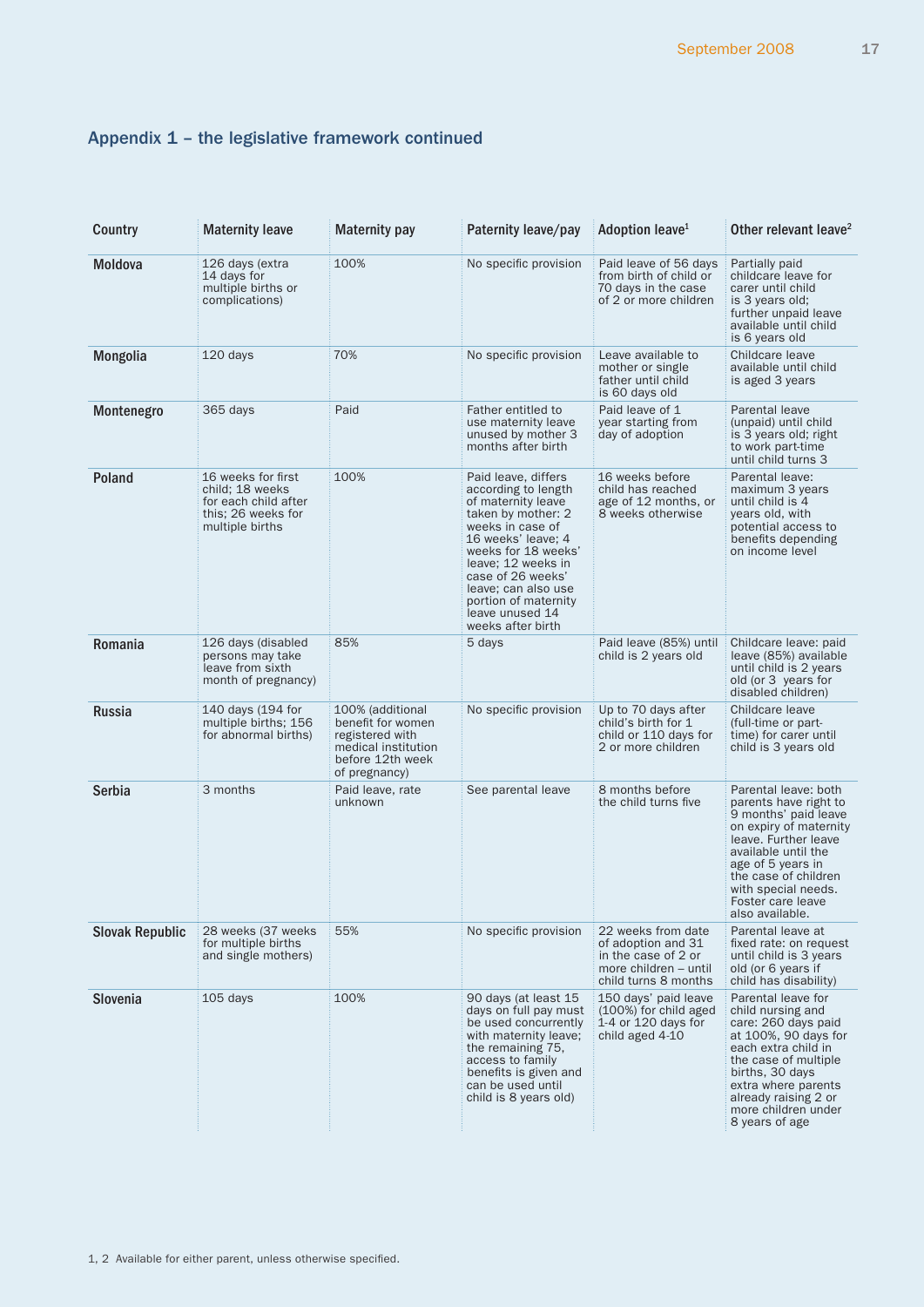# Appendix 1 – the legislative framework continued

| Country             | <b>Maternity leave</b>                                                               | Maternity pay | Paternity leave/pay   | Adoption leave <sup>1</sup>                                                                                                                                                                         | Other relevant leave <sup>2</sup>                                                                                                                                                                                                                                                                                |
|---------------------|--------------------------------------------------------------------------------------|---------------|-----------------------|-----------------------------------------------------------------------------------------------------------------------------------------------------------------------------------------------------|------------------------------------------------------------------------------------------------------------------------------------------------------------------------------------------------------------------------------------------------------------------------------------------------------------------|
| Tajikistan          | 140 days (156 days<br>for complicated<br>births and 180 days<br>for multiple births) | Unknown       | No specific provision | Until 70 days after<br>birth (then eligible<br>for parental leave)                                                                                                                                  | Parental leave:<br>primary carer may<br>take full-time or part-<br>time paid leave until<br>child is 18 months.<br>unpaid leave can<br>then be taken until<br>child is 3 years old                                                                                                                               |
| <b>Turkmenistan</b> | 112 days (128 days<br>for complications<br>and 152 days for<br>multiple births)      | 100%          | No specific provision | Unknown                                                                                                                                                                                             | Childcare leave until<br>child is 3 years old                                                                                                                                                                                                                                                                    |
| <b>Ukraine</b>      | 126 days                                                                             | 100%          | No specific provision | Unknown                                                                                                                                                                                             | Childcare leave until<br>child is 3 years old                                                                                                                                                                                                                                                                    |
| <b>Uzbekistan</b>   | 126 days (140 in<br>case of complications<br>or multiple births)                     | 100%          | No specific provision | Parents who adopt<br>from maternity<br>hospital entitled to<br>56 days until after<br>birth of child or 70<br>days in the case of<br>2 or more children<br>(also entitled to<br>parental leave etc) | Carers eligible for:<br>maternity leave<br>entitlement where<br>mother is absent:<br>childcare leave:<br>part-time or full-time<br>leave until child is 2<br>years old, with paid<br>allowance: extra<br>leave: 3 days per<br>year where 2 children<br>under 12 years or<br>one disabled child<br>under 16 years |

Source: ILO Conditions of Work and Natlex databases.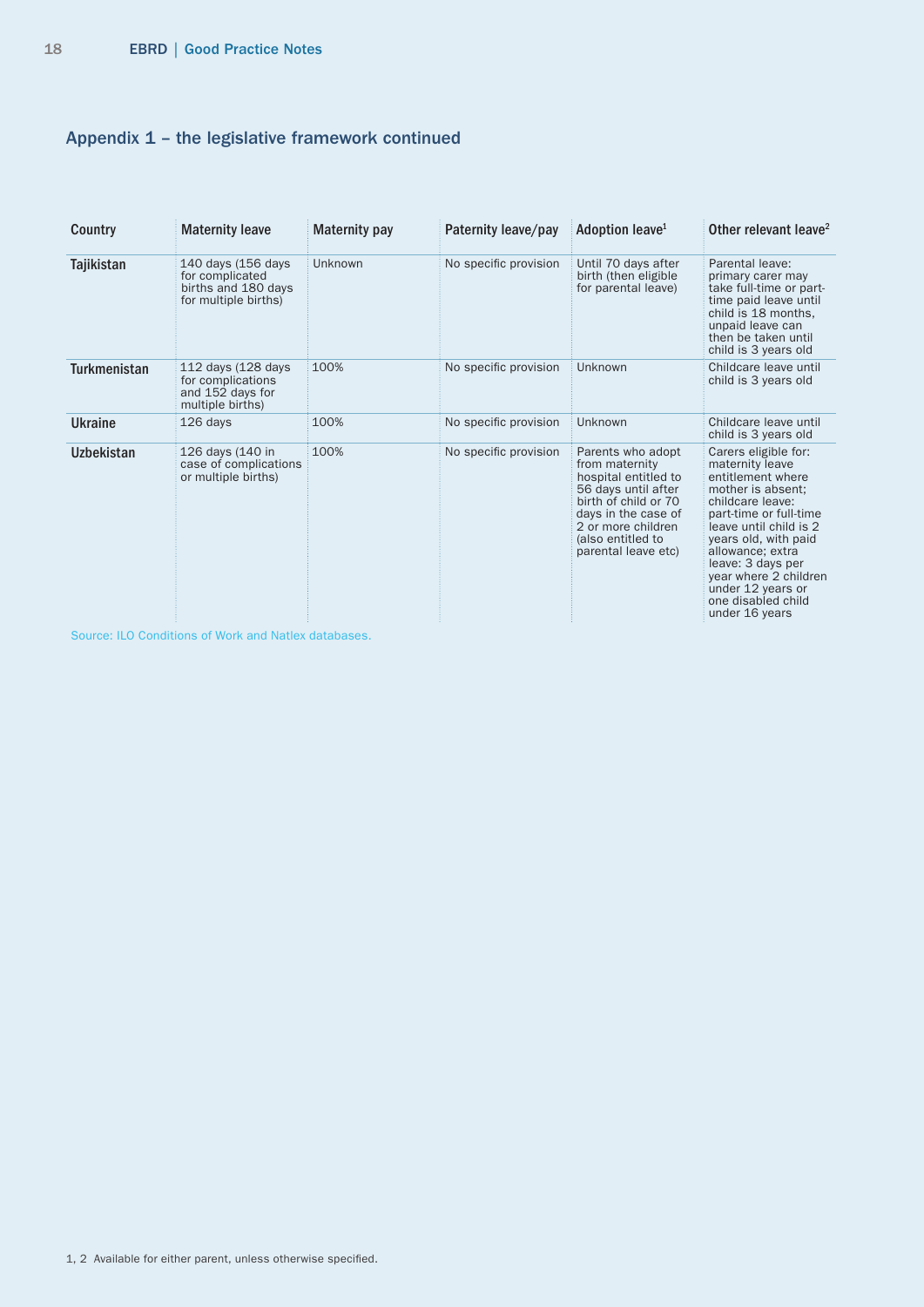# <span id="page-18-0"></span>Appendix 2 - examples of family friendly legislative provisions from the Russian Labour Code

Article 255 provides paid maternity leave of 70 calendar days (84 in the case of multiple pregnancies) before childbirth and 70 calendar days (86 in the case of labour complications and 110 in the case of multiple births) after childbirth. Maternity benefits are paid during maternity leave from state social insurance in amounts established under social security law.

Article 257 provides adoption leave after adopting a child of up to three months of age, for a period starting from the date of adoption and up to 70 calendar days after the birth of the adopted child (in the case of an adoption of two or more children, 110 calendar days from their birth). Under Article 260 paid annual holiday must be granted upon request before maternity leave or immediately thereafter, or after a period of leave taken to care for a child.

Article 262 provides additional paid leave for persons providing care for disabled children and persons disabled since childhood. Article 263 provides additional unpaid leave for persons providing care for children under the age of 14, workers with a disabled child under 18 and single mothers raising a child under 14. Women working in rural areas may, upon their written request, be granted one additional unpaid day off per month.

Under Article 256, leave for childcare may be granted to women until the child reaches the age of three. Federal law specifies the procedure and terms of social payments during the leave. Childcare leave may also be granted in full or in part to the child's father, grandmother, grandfather, other relatives or person actually nursing the child. There is also special provision for part-time or home-based work with reservation of the right for social payments during the leave. During childcare leave, the employees retain their position of employment. Childcare leave does not affect continuity of employment and is included in calculating the total and uninterrupted period of employment (excluding for the purpose of privileged pension estimation).

Generally employees must complete six months' continuous work before being entitled to paid leave. However, under Article 122 paid leave must be provided before the expiration of six months of continuous work if it concerns maternity or adoption leave. Note also that under Article 123 the husband must also be given his paid annual leave on request during his wife's maternity leave, regardless of his period of his continuous work. Article 264 also states that the guarantees and benefits for persons raising children are extended to fathers raising children without a mother, as well as to guardians and foster parents of minors.

Article 253 prohibits women from performing jobs involving manual lifting and moving of heavy objects in excess of the allowable limits for women. To provide healthy and safe working conditions, approved norms have been established for maximum admissible loads for women when they move or lift heavy objects by hand. These norms apply to women working in all enterprises, institutions and other organisations of any administrative or legal kind.

Article 254 requires the transfer of pregnant women and women with children under 18 months to other jobs if necessary to prevent the effects of workplace hazards, while retaining the woman's average wage from her former position.

Article 258 provides for nursing breaks for working women with children under 18 months. Nursing breaks are included in work time and payable at the average wage level.

Article 261 guarantees the non-cancellation of the employment contracts of pregnant women and women with children. If a fixed-term employment contract expires during a woman's pregnancy the employer is required upon her request to extend the contract term to the time she becomes eligible for maternity leave.